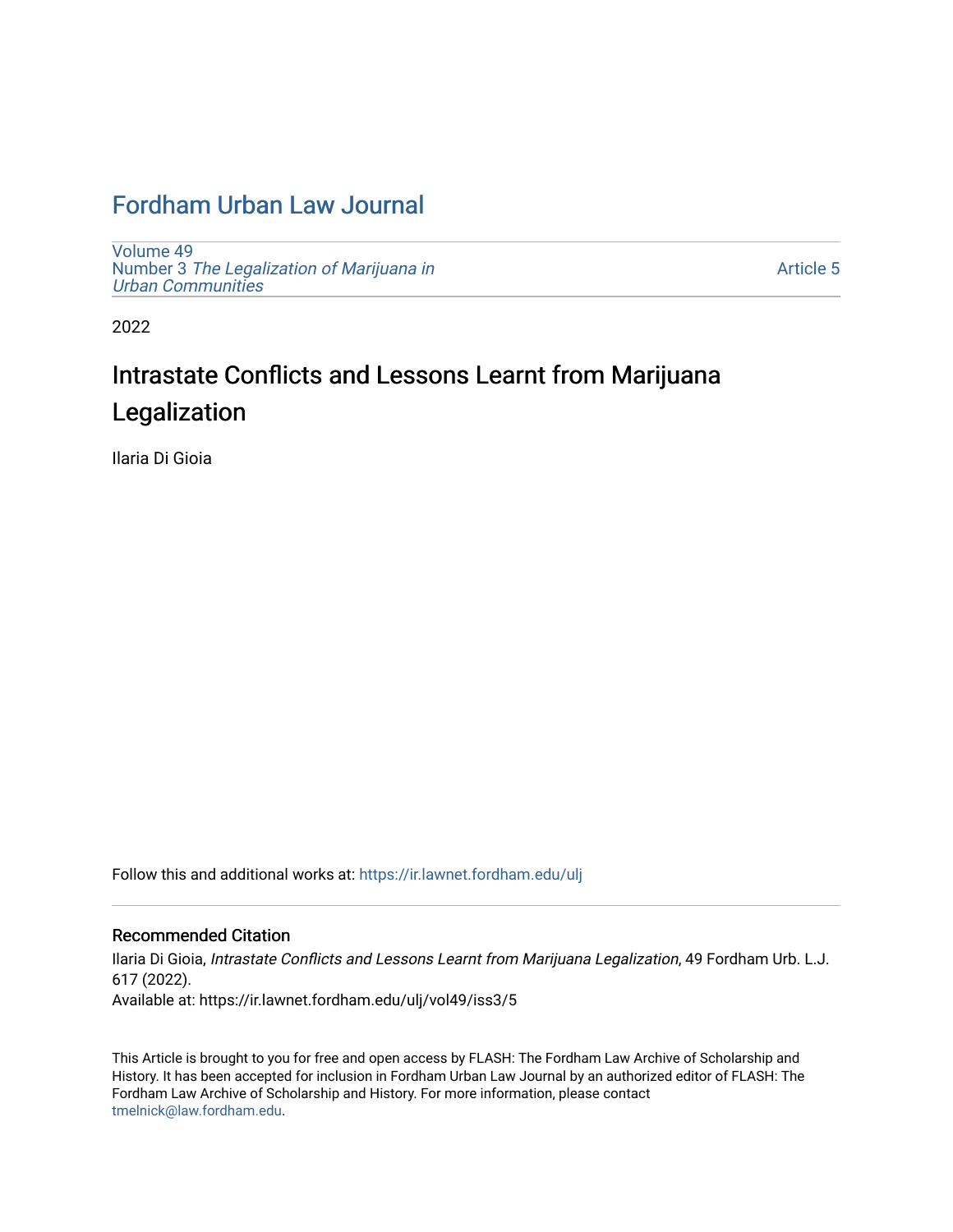### INTRASTATE CONFLICTS AND LESSONS LEARNT FROM MARIJUANA LEGALIZATION

Ilaria Di Gioia\*

| II. The Delegation of Marijuana Police Powers to Municipalities  623 |
|----------------------------------------------------------------------|
| III. Recreational Marijuana 'Opt-Out' Provisions in California626    |
| IV. Recreational Marijuana 'Opt-Out' Provisions in New Jersey629     |
| V. Recreational Marijuana 'Opt-Out' Provisions in New York 636       |
|                                                                      |
|                                                                      |

#### **INTRODUCTION**

Legalization of recreational marijuana has gained momentum in the United States. As of December 2021, 18 states, Washington D.C., and Guam have legalized recreational marijuana.<sup>1</sup> The relatively broad support at the state level, however, has not always been reflected at the local level. For example, in California — which has been at the forefront of efforts to liberalize marijuana laws since  $1996^2$  — two-thirds of municipalities banned marijuana cultivation and retail sales,<sup>3</sup> and in 2019, 24 local

<sup>\*</sup> Lecturer in American Law, Associate Director of the Centre for American Legal Studies, Birmingham City University, United Kingdom.

 <sup>1.</sup> Alaska, Arizona, California, Colorado, Connecticut, Illinois, Maine, Massachusetts, Michigan, Montana, Nevada, New Jersey, New Mexico, New York, Oregon, Vermont, Virginia, and Washington. See Michael Hartman, Cannabis Overview, NAT'L CONF. ST. LEGISLATURES (July 6, 2021), https://www.ncsl.org/research/civil-and-criminal-justice /marijuana-overview.aspx [https://perma.cc/E92D-DSMB].

 <sup>2.</sup> Cannabis in California has been legal for medical use since 1996 and for recreational use since late 2016. See id.

 <sup>3.</sup> Editorial, Editorial: What Legalization? California Is Still the Wild West of Illegal Marijuana, L.A. TIMES (July 15, 2021, 5:00 AM), https://www.latimes.com/ opinion/story/2021-07-15/illegal-marijuana-desert [https://perma.cc/HM93-FADJ].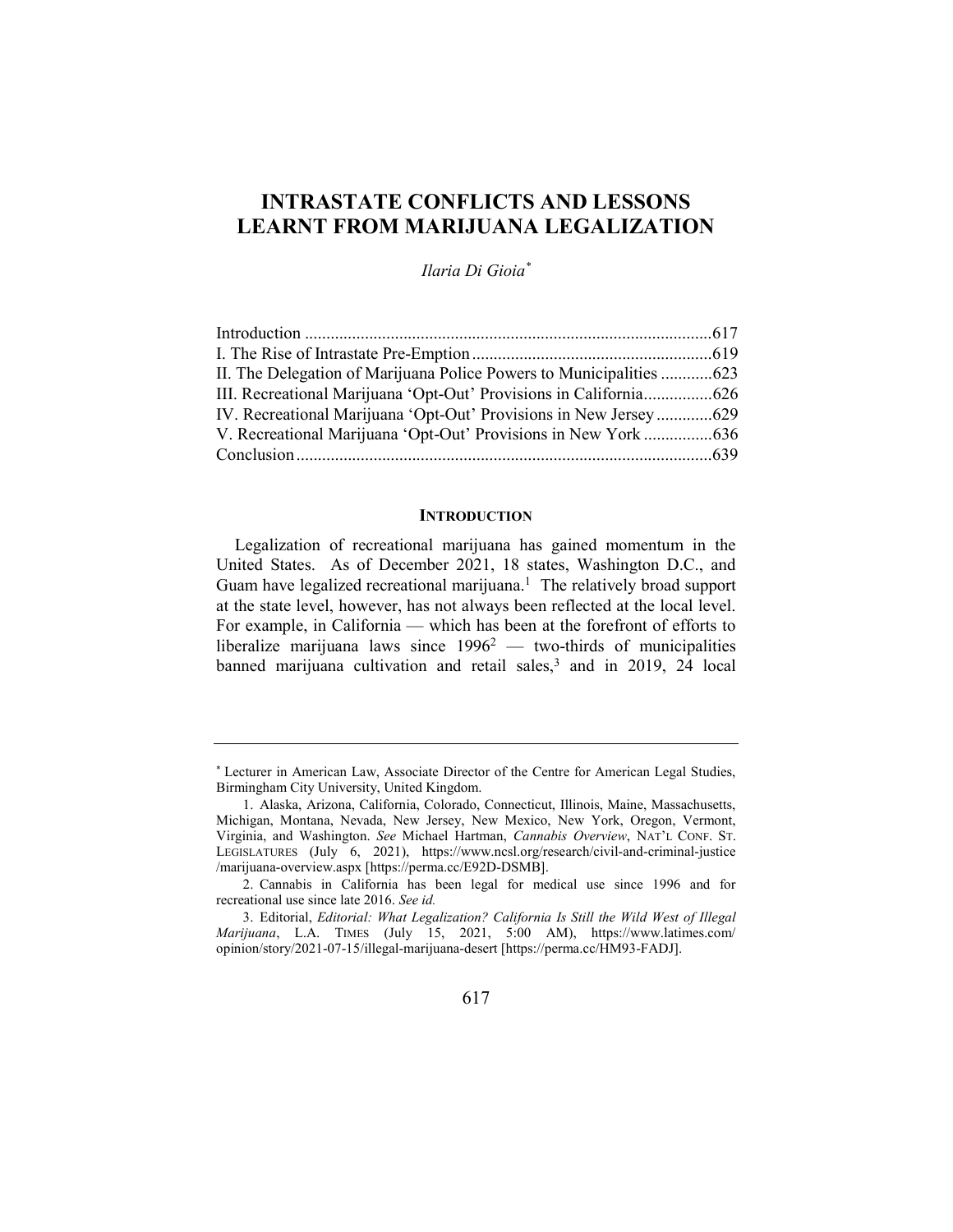governments sued the state to block local home delivery of marijuana.<sup>4</sup> In Michigan, about 80 communities have opted out of the legalization law adopted by voters in November 2018.<sup>5</sup> In New Jersey, about one in four municipalities have introduced or adopted ordinances barring marijuanarelated businesses.<sup>6</sup>

From a first glance, these local ordinances resemble similar push-back attempts of local authorities to regulate fracking,<sup>7</sup> firearms,<sup>8</sup> minimum wage,<sup>9</sup> genetically modified organisms (GMOs),<sup>10</sup> plastic bags,<sup>11</sup> and more recently — COVID-related mandates.<sup>12</sup> States have generally sought to strike down local regulations in these areas by issuing pre-emptive legislation.<sup>13</sup> But marijuana is exceptional. Remarkably, some states have left localities free to opt-out of the legalization and impose local bans on dispensaries. In New Jersey and New York, for example, states have set a deadline for municipalities to opt-out of the legalization of marijuana commerce.<sup>14</sup>

By using marijuana as a case study to understand the compromise between state and local government competing interests, this Essay explores the often-overlooked area of police powers granted to local

8. See Richard Briffault, The Challenge of the New Preemption, 70 STAN. L. REV. 1995, 1999 (2018) ("As of 2013 . . . forty-five states preempted local firearms regulation.").

9. See Alexsis M. Johnson, Note, Intersectionality Squared: Intrastate Minimum Wage Preemption & Schuette's Second-Class Citizens, 37 COLUM. J. GENDER & L. 36, 36 (2018).

12. See David Gartner, Pandemic Preemption: Limits on Local Control over Public Health, 13 NE. U. L. REV. 733, 735 (2021).

<sup>4</sup>. See Patrick McGreevy, California Cities Sue State over Home Deliveries of Pot, L.A. TIMES (Apr. 5, 2019, 6:00 AM), https://www.latimes.com/politics/la-pol-ca-californiasued-pot-deliveries-20190405-story.html [https://perma.cc/D8XE-KLNA].

<sup>5</sup>. See Alan Greenblatt, Legal in the State or Not, Some Cities Ban Marijuana, GOVERNING (Feb. 20, 2019), https://www.governing.com/archive/gov-legal-recreationalmarijuana-cities-ban-sales.html [https://perma.cc/CBZ7-X6CD].

<sup>6</sup>. See Tracey Tully, The \$8 Billion Question: Which Towns Will Cash In on Marijuana?, N.Y. TIMES (July 19, 2021), https://www.nytimes.com/2021/07/19/ nyregion/marijuana-sales-ny-nj-conn.html [https://perma.cc/2VU5-AHTH].

<sup>7</sup>. See generally Jamal Knight & Bethany Gullman, The Power of State Interest: Preemption of Local Fracking Ordinances in Home-Rule Cities, 28 TUL. ENVT'L. L.J. 297 (2015).

<sup>10</sup>. See Jacob Garner & Ian Wesley-Smith, Note, State Preemption of Local GMO Regulation: An Analysis of Syngenta Seeds, Inc. v. County of Kauai, 47 URB. LAW. 275, 276 (2015).

<sup>11</sup>. See Madison Guyton, Note, Bans on Bans: Plastic Bags, Power, and Home Rule in South Carolina, 71 S.C. L. REV. 801, 802 (2020).

 <sup>13.</sup> Scholars have noted an increase in state pre-emption efforts. See generally Richard C. Schragger, The Attack on American Cities, 96 TEX. L. REV. 1163 (2018); Erin Adele Scharff, Hyper Preemption: A Reordering of the State-Local Relationship?, 106 GEO. L.J. 1469 (2018).

<sup>14</sup>. See Tully, supra note 6.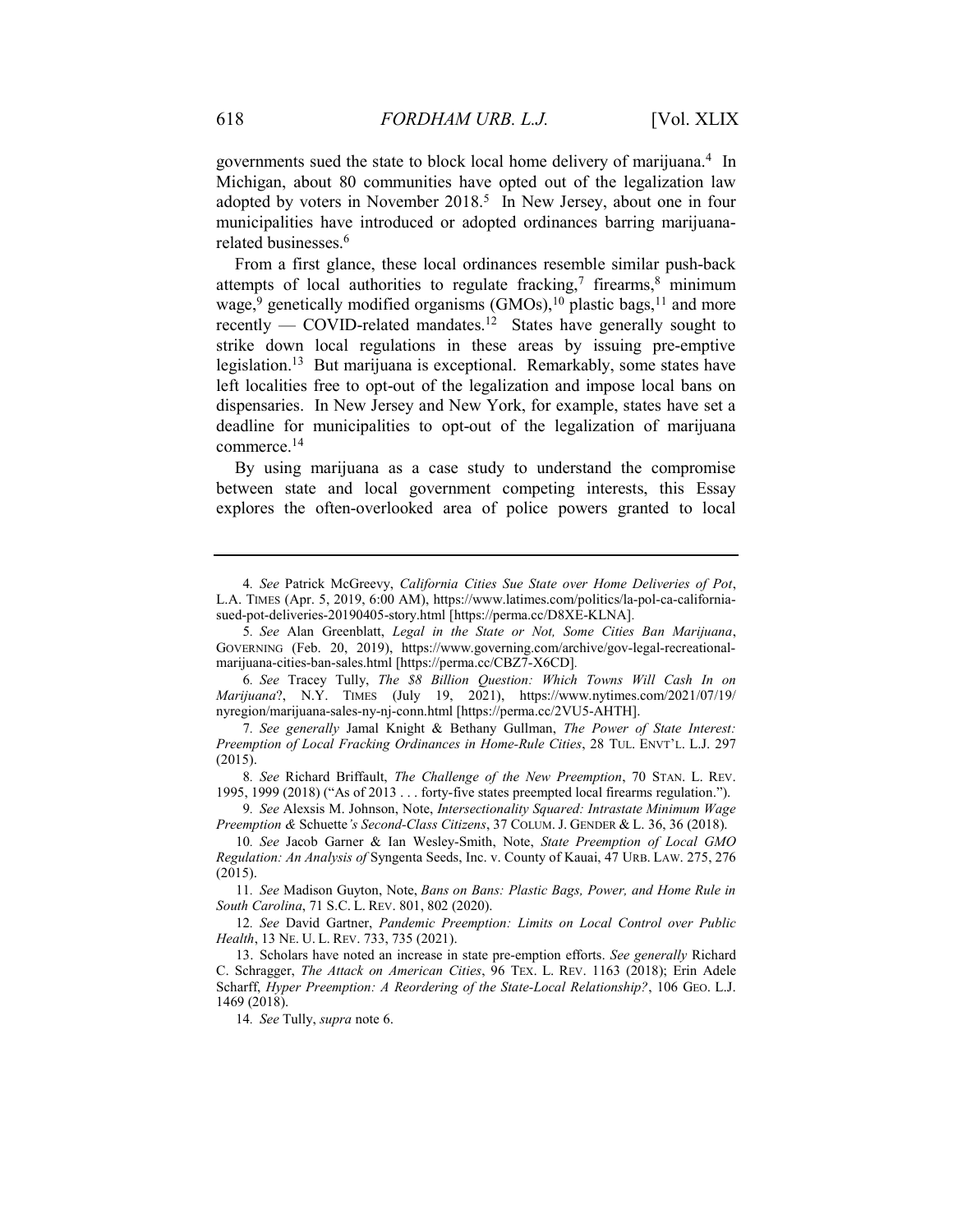municipalities. Part I of this Essay will provide the context within which state pre-emption exists, considering areas where states have traditionally pre-empted local ordinances. Part II will consider the decriminalization of marijuana as a case study in understanding and exploring the alternatives to fully-fledged state pre-emption. It will also explore the different ways in which states have negotiated with and delegated to municipalities the authority to ban marijuana business, with particular reference to California, New Jersey, and New York. Finally, this Essay will conclude that the optout approach taken by the states in the legalization of marijuana could represent a possible solution for other intrastate conflicts and that state legislatures could benefit from the marijuana experience. State legislatures can use the marijuana experience to create alternatives to court pre-emption of local policies and identify new collaborative strategies with local governments.

#### I. THE RISE OF INTRASTATE PRE-EMPTION

Intrastate pre-emption is on the rise. States have traditionally preempted local ordinances that do not comply with state law, but recently state legislatures have made broader use of pre-emption. In 2018, the National League of Cities reported a rise in the number of pre-emption statutes in the areas of minimum wage, paid leave, anti-discrimination, ride-sharing, home-sharing, municipal broadband, tax, and expenditure limitations.<sup>15</sup> Legal scholars have argued that this increase in the use of pre-emption statutes constitutes an "attack on American cities,"<sup>16</sup> as it is representative of an anti-urban disadvantage in national and state lawmaking<sup>17</sup> and that "the breadth and ambition of the recent preemption efforts have rarely been seen in American history."<sup>18</sup>

In addition to the increase of pre-emption statutes, scholars have observed a change in the nature of the statutes, which are more aggressive. For example, Professor Erin Adele Scharff of Arizona State University has published extensive research on the rise of so-called hyper pre-emption statutes, statutes that not only assert state authority over a specific policy area but also include broad punitive measures, which apply a fiscally-

 <sup>15.</sup> See CTR. FOR CITY SOLS., NAT'L LEAGUE OF CITIES, CITY RIGHTS IN AN ERA OF PREEMPTION: A STATE-BY-STATE ANALYSIS 3 (2018), https://www.nlc.org/wp-content/ uploads/2017/02/NLC-SML-Preemption-Report-2017-pages.pdf [https://perma.cc/QZ9D-9LLP].

 <sup>16.</sup> Schragger, supra note 13, at 1168.

<sup>17.</sup> See Paul A. Diller, Reorienting Home Rule: Part  $1$  — The Urban Disadvantage in National and State Lawmaking, 77 LA. L. REV. 287, 290 (2016).

 <sup>18.</sup> Kenneth A. Stahl, Preemption, Federalism, and Local Democracy, 44 FORDHAM URB. L.J. 133, 134 (2017).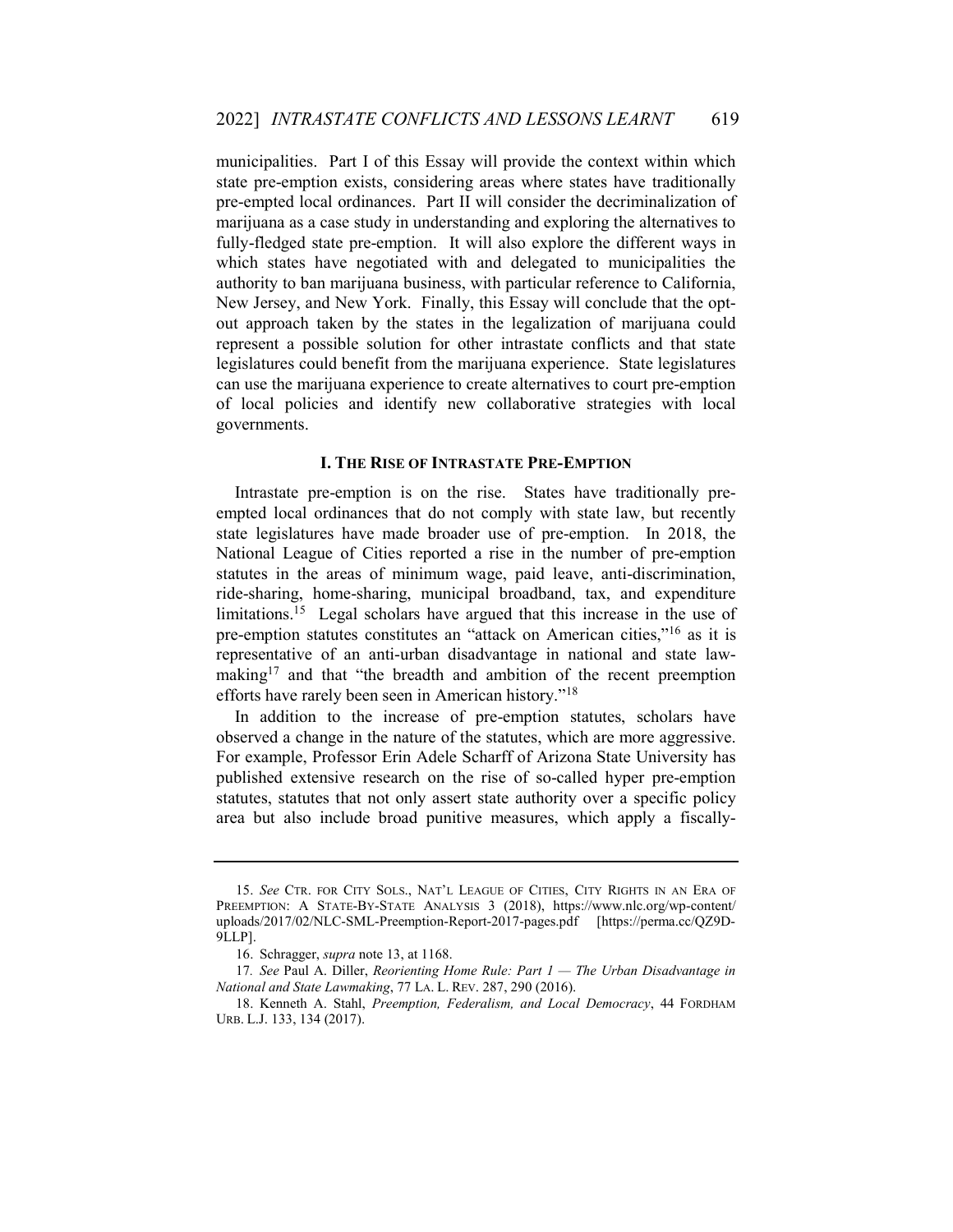disabling sanction whenever a locality is deemed in violation with state law.<sup>19</sup> Furthermore, the phenomenon of punitive pre-emptive statutes has been termed by Professor Richard Briffault, the "new preemption"<sup>20</sup> and by Bradley Pough, Deputy Associate Counsel in the White House Office of Presidential Personnel, a "super preemption" with particular reference to those statutes aimed at holding local actors personally accountable for ordinances that impermissibly expand local power.<sup>21</sup> Studies have also been conducted to identify the origin of pre-emption bills. Professor Jessica Bulman-Pozen, in particular, has contributed to the study of preemption as a nation-wide phenomenon and has investigated the role of interest groups such as the American Legislative Exchange Council or the National Rifle Association in encouraging the enactment of pre-emption bills by drafting model pre-emption legislation and "shop[ping] it to state lawmakers across the country."<sup>22</sup> Her study confirms that pre-emption is a national phenomenon and that it is the product of broader national dynamics related to the polarization of U.S. politics rather than an individual state issue.

The connection between pre-emption and polarization has also been investigated by political scientists who suggested that the primary cause of the rise of pre-emption is to be found in the polarization of U.S. politics and that pre-emptive statutes are attempts to control political defection of local authorities by legal means.<sup>23</sup> Political scientists have speculated on the political meaning of pre-emption. For example, Professor Vladimir Kogan argued that engaging in political quibbles is actually beneficial for mayors because "[p]icking fights with state government over high-profile issues is a great way for big-city mayors to attract national notoriety."<sup>24</sup> He, therefore, identified the political value of pre-emption statutes in the context of an increasingly polarized state politics.<sup>25</sup>

The connection between pre-emption and political polarization had been further evidenced by Professor Kenneth A. Stahl in his study of North Carolina's HB2 (a Bathroom Bill) that pre-empted the city of Charlotte's

<sup>19</sup>. See Scharff, supra note 13, at 1495.

 <sup>20.</sup> See Briffault, supra note 8, at 1997.

 <sup>21.</sup> See Bradley Pough, Understanding the Rise of Super Preemption in State Legislatures, 34 J.L. & POL. 67, 69 (2018).

<sup>22.</sup> Jessica Bulman-Pozen, State-Local Preemption: Parties, Interest Groups, and Overlapping Government, 51 POL. SPOTLIGHT 26, 27–28 (2018).

<sup>23</sup>. See Luke Fowler & Stephanie L. Witt, State Preemption of Local Authority: Explaining Patterns of State Adoption of Preemption Measures, 49 PUBLIUS 540, 559 (2019).

 <sup>24.</sup> Vladimir Kogan, Means, Motives, and Opportunities in the New Preemption Wars, 51 POL. SPOTLIGHT 26, 28–29 (2018).

<sup>25</sup>. See id.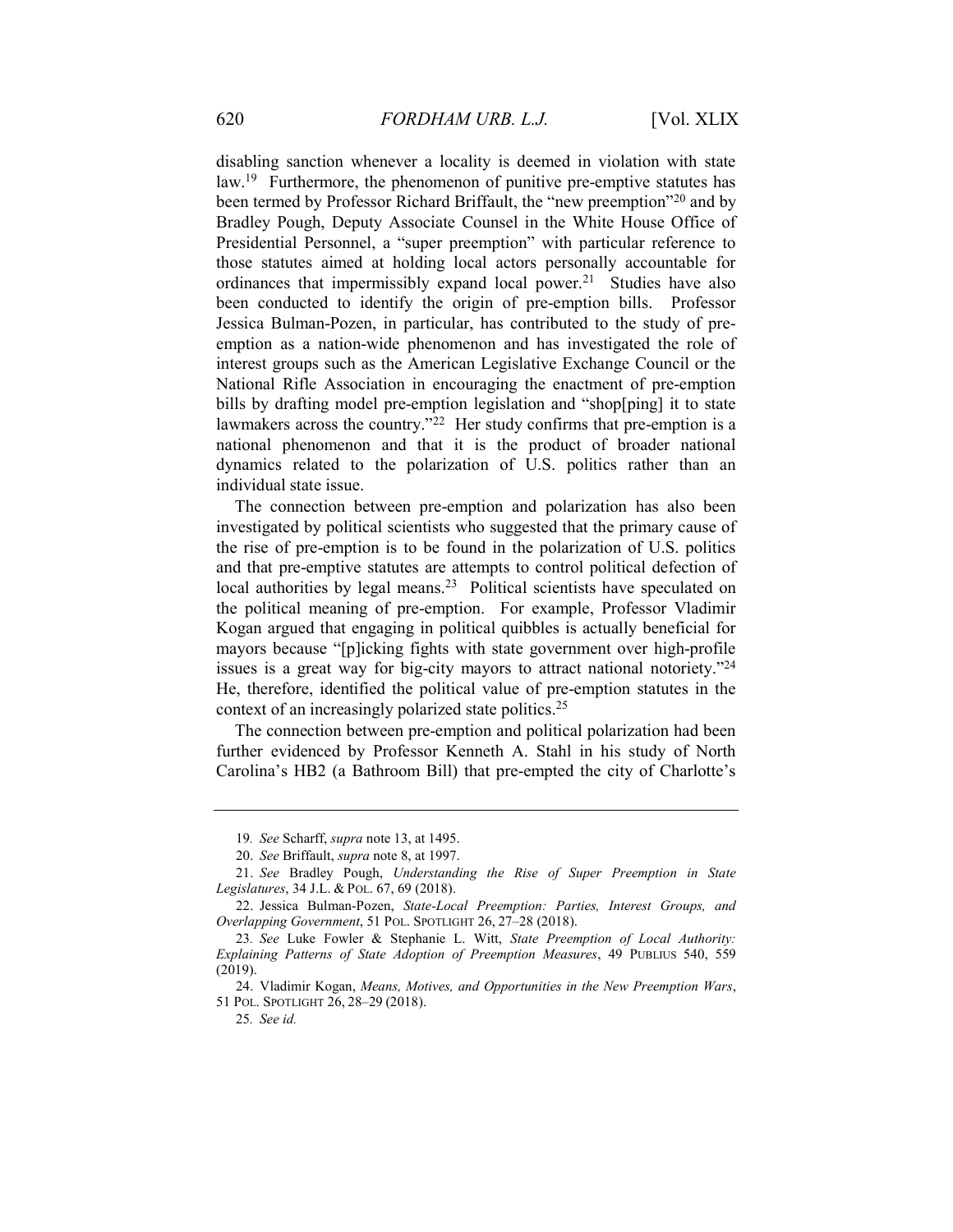effort to provide civil rights protections for transgender individuals.<sup>26</sup> In 2017, during the first year of the Trump Administration, Professor Stahl argued that "preemption has become more prevalent because cities are now overwhelmingly Democratic while state legislatures, dominated by representatives of rural areas, are overwhelmingly Republican."<sup>27</sup> One may wonder if things had changed since the 2020 elections and the change of administration.

As of June 2021, with the Democratic Biden Administration, preemption was still thriving. Forty-two states have pre-empted the local regulation of firearms,<sup>28</sup> and 23 states have pre-empted local smoking restrictions in government worksites, private worksites, restaurants, or bars.<sup>29</sup> The COVID-19 pandemic has also exposed major intrastate conflicts. Where governors had initially refused to issue lock-down orders and mask mandates, some cities and counties issued separate local restrictions such as "masking" and "stay-at-home" orders.<sup>30</sup> Governors responded to these conflicting local measures by issuing executive orders that pre-empted localities from implementing those restrictions that went beyond state policies.<sup>31</sup>

For instance, on March 25, 2021, Arizona Governor Doug Ducey signed an executive order that prohibited local authorities from enacting mask mandates or making any order in conflict with state policy,  $32$  and in May

<sup>26</sup>. See Stahl, supra note 18, at 154.

<sup>27</sup>. Id. at 134.

<sup>28</sup>. Preemption of Local Laws, GIFFORDS L. CTR. TO PREVENT GUN VIOLENCE, http://smartgunlaws.org/gun-laws/policy-areas/other-laws-policies/preemption-of-locallaws/ [https://perma.cc/NW2E-FDNA] (last visited Feb. 17, 2022).

<sup>29.</sup> STATE System Preemption Fact Sheet, CTRS. FOR DISEASE CONTROL & PREVENTION (Dec. 6, 2021), https://www.cdc.gov/statesystem/factsheets/preemption/Preemption.html# anchor\_1562857500 [https://perma.cc/G3BC-P6YB].

<sup>30</sup>. See Nestor M. Davidson & Kim Haddow, State Preemption and Local Responses in the Pandemic, AM. CONST. SOC'Y (June 22, 2020), https://www.acslaw.org/expert forum/state-preemption-and-local-responses-in-the-pandemic/ [https://perma.cc/W9CC-QR A6].

<sup>31</sup>. See Carol S. Weissert et al., Governors in Control: Executive Orders, State-Local Preemption, and the COVID-19 Pandemic, 51 PUBLIUS 396, 396–97 (2021). See generally SPENCER WAGNER, BROOKS RAINWATER & KATHERINE CARTER, NAT'L LEAGUE OF CITIES, PREEMPTION AND THE COVID-19 PANDEMIC: EXPLORING STATE INTERFERENCE BEFORE, DURING, & AFTER THE CRISIS (2020), https://www.nlc.org/wp-content/uploads /2020/11/COVID-19 Preemption Report.pdf [https://perma.cc/AFA8-TYBY].

 <sup>32.</sup> Ariz. Exec. Order No. 2021-06 (2021) ("Pursuant to A.R.S. § 26-307, no county, city or town may make or issue any order, rule or regulation that conflicts with or is in addition to the policy, directives or intent of this or any other Executive Order relating to the COVID-19 public health emergency, or any other order, rule or regulation that was not in place as of March 11, 2020. This includes but is not limited to mandated use of face coverings. Any city, town or county that has a rule, regulation or ordinance not in place as of March 11, 2020 that is in conflict with the provisions of this order shall not be enforced.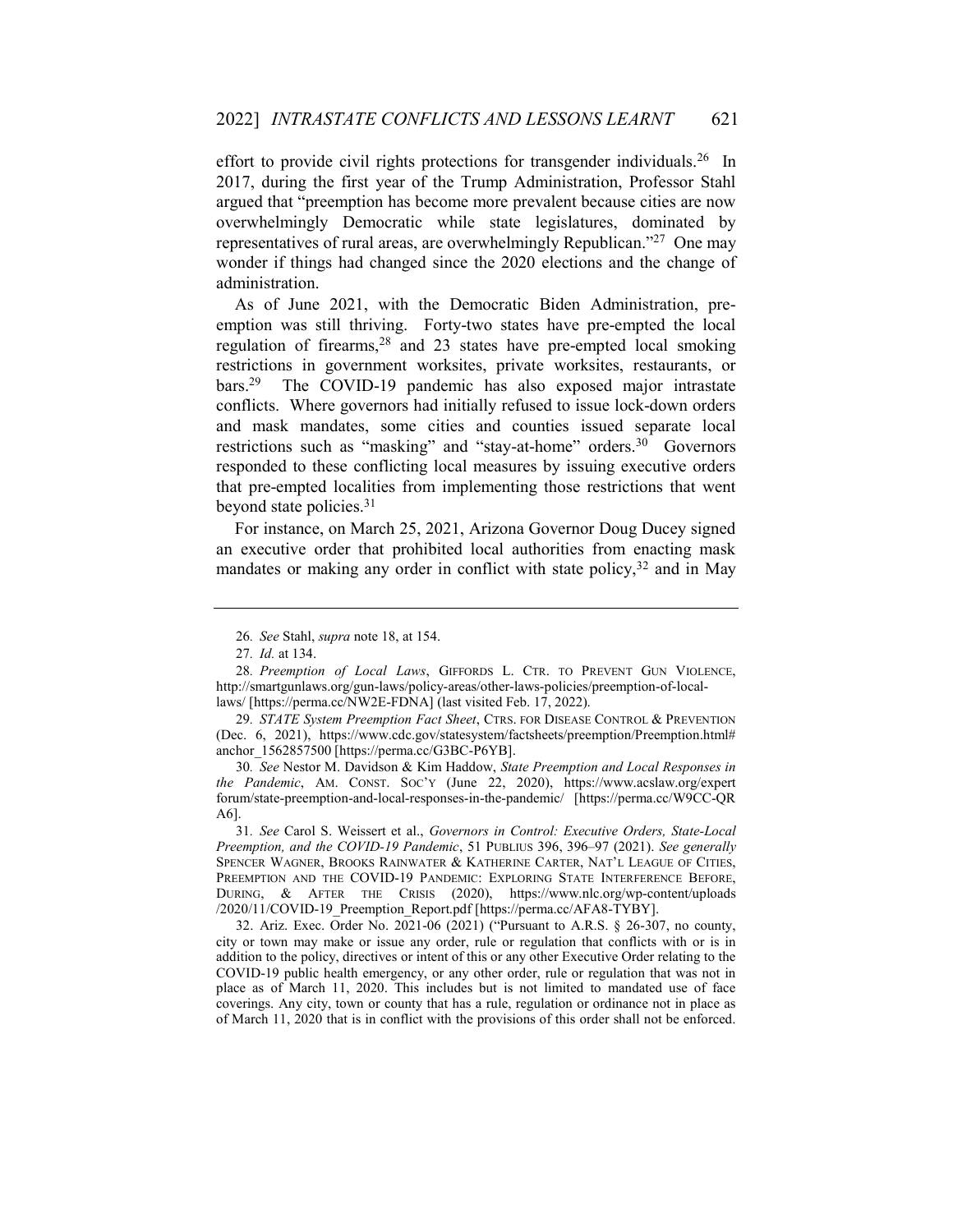2021, Florida Governor Ron DeSantis issued an executive order that suspended and prohibited all local COVID-19 restrictions in the state, including mask rules.<sup>33</sup>

In Georgia, Governor Brian P. Kemp attempted to pre-empt local restrictions and even sued the city of Atlanta for issuing local mask mandates and going beyond state guidelines. Particularly remarkable was the executive order issued by Atlanta Mayor Keisha Lance Bottoms on July 8, 2020, that required restaurants to only have takeout and curbside pickup, people to wear masks, shelter-in-place at home, and only leave for essential tasks.<sup>34</sup> The order went beyond state restrictions which allowed restaurants to reopen with restrictions and did not require masks. Governor Kemp's immediate reaction was to issue an executive order that forbid local authorities from issuing mask mandates.<sup>35</sup> In an attempt to further settle the dispute with local authorities, Governor Kemp sued Atlanta Mayor Keisha Lance Bottoms for having "exceeded her authority by issuing executive orders which were more restrictive than his Executive Orders related to the Public Health Emergency."<sup>36</sup> The Superior Court of Fulton County sent the case for mediation,  $37$  but the parties could not compromise.<sup>38</sup> Governor Kemp eventually dropped the lawsuit and decided instead to issue a new executive order that allowed local authorities to issue "Local Option Face Covering Requirement" only in public and on government property but restricted them from issuing mask mandates on

34. City of Atlanta Exec. Order No. 2020-113 (2020).

 35. Ga. Exec. Order No. 07.15.20.01 (2020) ("[A]ny . . . county, or municipal law, order, ordinance, rule, or regulation that requires persons to wear face coverings, masks, face shields, or any other Personal Protective Equipment while in places of public accommodation or on public property are suspended to the extent that they are more restrictive than this Executive Order.").

 36. Complaint for Declaratory & Injunctive Relief at 9, Kemp v. Bottoms, No. 2020CV338387, 2020 WL 4036827 (Ga. Super. Ct. July 16, 2020).

Political subdivisions maintain the right to set and enforce mitigation policies in their own government buildings and on public transportation, including, but not limited to, requiring face coverings.").

 <sup>33.</sup> Fla. Exec. Order No. 21-102 § 3 (2021) ("For the remaining duration of the state of emergency initiated by Executive Order 20-52, no county or municipality may renew or enact an emergency order or ordinance, using a local state of emergency or using emergency enactment procedures under Chapters 125, 252, or 166, Florida Statutes, that imposes restrictions or mandates upon businesses or individuals due to the COVID-19 emergency.").

<sup>37</sup>. See Katheryn Hayes Tucker, 'Kemp v. Bottoms' Mask Lawsuit Heads to Mediation, Law.com (July 23, 2020, 8:39 PM), https://www.law.com/dailyreportonline/2020/07/23/ kemp-v-bottoms-mask-lawsuit-heads-to-mediation/?slreturn=20220117221012 [https://perma.cc/UJG7-AVU7].

<sup>38</sup>. See Vanessa Romo, Governor Drops Lawsuit Against Mayor over Masks, but Fight May Not Be Over, NPR (Aug. 13, 2020, 7:14 PM), npr.org/sections/coronavirus-liveupdates/2020/08/13/902347003/governor-drops-lawsuit-against-atlanta-mayor-over-masksbut-fight-may-not-be-ove [https://perma.cc/XT2F-W295].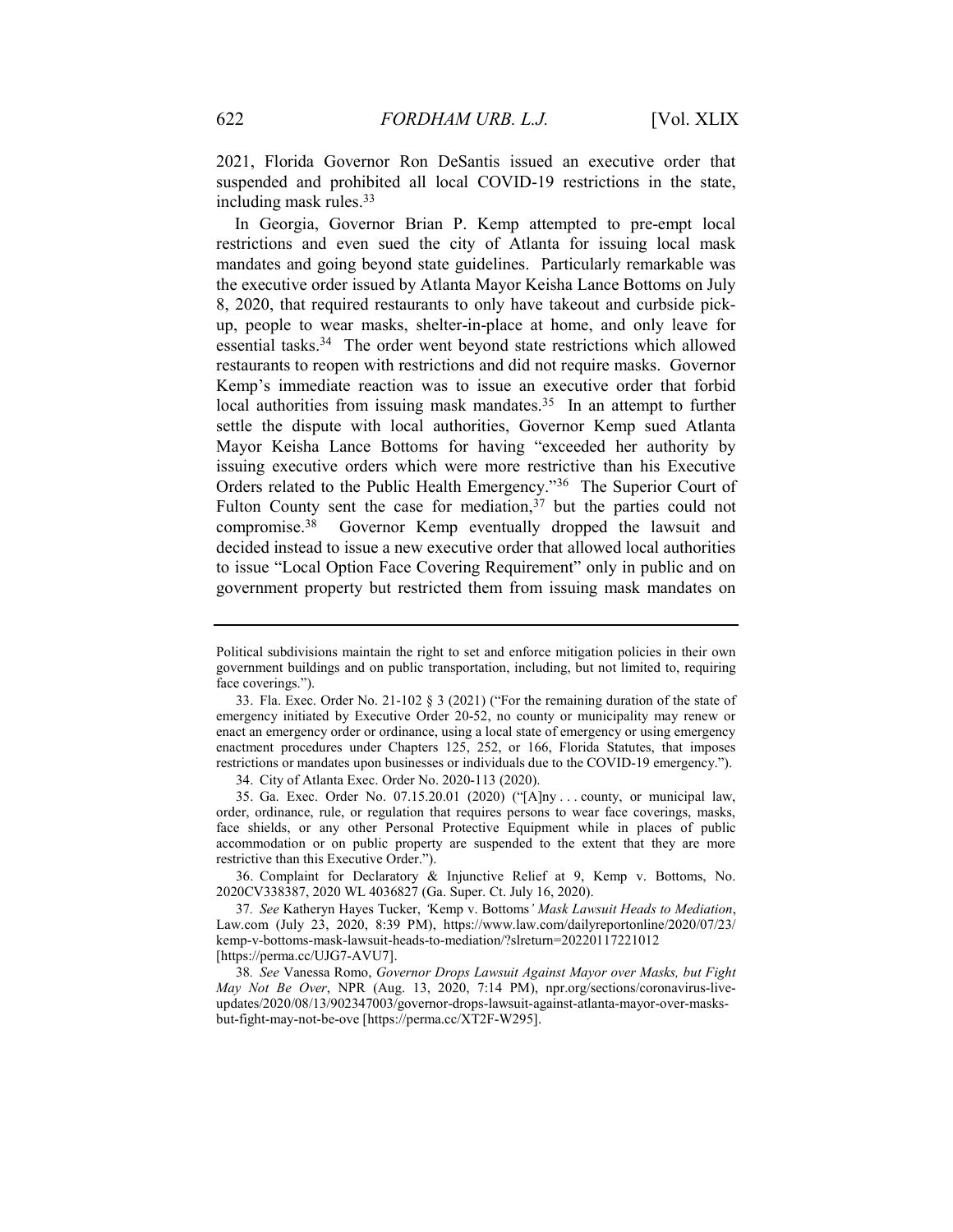private property.<sup>39</sup> The Georgia case demonstrates that even though preemption is still the first choice in case of intrastate conflict, there are effective alternatives to pre-emption and that they reside in the realm of political negotiation and compromise.

#### II. THE DELEGATION OF MARIJUANA POLICE POWERS TO MUNICIPALITIES

State pre-emption of local laws is often considered as the only solution to intrastate conflict. However, the recent wide-spread delegation of marijuana regulatory powers to municipalities shows that there is a workable alternative to top-down policies and that it is possible to reconcile state and local government competing interests. The original research conducted for this Essay shows that 17 out of the 18 states that have decriminalized the cultivation, sale, and other marijuana operations,<sup>40</sup> have successfully negotiated and resolved political conflicts with local governments by including an opt-out clause for municipalities that do not wish to participate in the legalization of commercial marijuana activities.<sup>41</sup> The opt-out schemes differ in each state, and this Part will review a few examples of the different ways in which states have granted authority to regulate the business of marijuana to their localities.

The first consideration is that states usually include the opt-clause in the decriminalization statute. One exception is Colorado, which has included the opt-out clause in the home-rule provisions contained in the state constitution.<sup>42</sup> The other states have enacted statutes and regulations that set out the extent to which localities can prohibit marijuana commerce and enact zoning laws and local land use regulations.<sup>43</sup> Alaska's recreational marijuana statute, for example, provides that: "A local government may prohibit the operation of marijuana cultivation facilities, marijuana product manufacturing facilities, marijuana testing facilities, or retail marijuana

<sup>39</sup>. See id.; see also Executive Order Allows 'Local Option Face Covering Requirement,' NAT'L FED'N INDEP. BUS. (Aug. 15, 2020), https://www.nfib.com/ content/news/coronavirus-state/executive-order-allows-local-option-face-coveringrequirement/ [https://perma.cc/8JCD-LRD2].

 <sup>40.</sup> Namely Alaska, Arizona, California, Colorado, Connecticut, Illinois, Maine, Massachusetts, Michigan, Montana, Nevada, New Jersey, New Mexico, New York, Oregon, Vermont, Virginia, and Washington. Decriminalization in the states is tracked by the National Conference of State Legislatures. See Hartman, supra note 1.

<sup>41</sup>. See Ilaria Di Gioia, Decriminalization of Recreational Marijuana in 18 States: Opt-Out Provisions (on file with the author).

 <sup>42.</sup> COLO. CONST. art. XVIII, § 16, cl. 5 ("A locality may prohibit the operation of marijuana cultivation facilities [and other marijuana operations] . . . .").

 <sup>43.</sup> For a survey of land use restrictions related to cannabis dispensaries, see William C. Bunting & James M. Lammendola, Why Localism Is Bad for Business: Land Use Regulation of the Cannabis Industry, 17 N.Y.U. J.L. & BUS. 267, 271 (2021).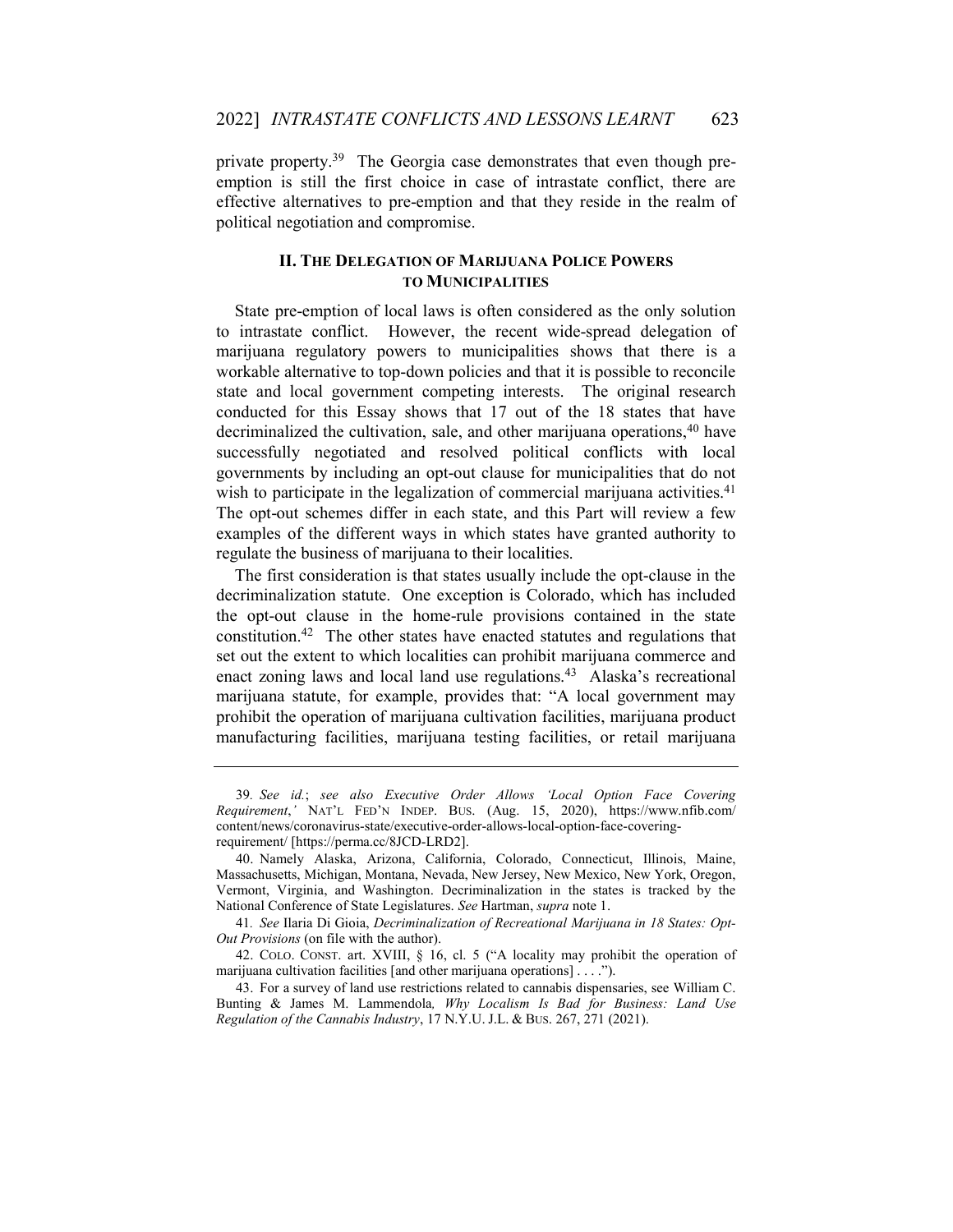stores through the enactment of an ordinance or by a voter initiative."44 Like Alaska, the majority of the states require municipalities to either pass an ordinance or hold a referendum.<sup>45</sup>

Some states are more cautious. Massachusetts, for example, differentiates between municipalities that voted against the 2016 ballot initiative to legalize marijuana and those that voted in favor.<sup>46</sup> Only the municipalities that voted against decriminalization could adopt ordinances and bylaws that prohibit the operation of one or more types of marijuana establishments within the city or town, limit or ban the number of marijuana establishments in their jurisdiction, or restrict the licensed cultivation, processing, and manufacturing of marijuana.<sup>47</sup> Those that voted in favor of decriminalization, instead, were required to hold a referendum on the issue called upon the petition of at least 10% of voters.<sup>48</sup> Massachusetts is also cautious in authorizing municipalities to pass bylaws and ordinances governing the "time, place and manner" of marijuana establishments.<sup>49</sup> The language of the law only allows for "reasonable safeguards . . . provided they are not unreasonably impracticable and are not in conflict with this chapter or with regulations made pursuant to this chapter."<sup>50</sup> The state legislators here have been careful in giving out discretion to the municipalities, and it is possible to read between the lines the concern that municipalities may regulate beyond their competences.

Similarly, the state of Montana legalized marijuana in 2020, after passing I-190, the Marijuana Legalization Initiative.<sup>51</sup> Montana requires cities that wish to opt-out to hold a local referendum,<sup>52</sup> which is to be petitioned by 15% of voters.<sup>53</sup>

The state of Virginia is also very cautious. It only legalized cultivation and possession of marijuana in 2021 but subjected the retail sales

52. See id.

 <sup>44.</sup> ALASKA STAT. § 17.38.210 (2022).

<sup>45.</sup> See generally Bunting & Lammendola, supra note 43.

 <sup>46.</sup> See MASS. GEN. LAWS ANN. ch. 94G, § 3(a)(2) (West 2022).

<sup>47</sup>. See id.

<sup>48</sup>. See id.

<sup>49</sup>. See id. § 3(a)(1).

<sup>50</sup>. Id. ("A city or town may adopt ordinances and by-laws that impose reasonable safeguards on the operation of marijuana establishments, provided they are not unreasonably impracticable and are not in conflict with this chapter or with regulations made pursuant to this chapter.").

<sup>51</sup>. See German Lopez, Montana Just Voted to Legalize Marijuana, VOX (Nov. 4, 2020, 6:02 AM), https://www.vox.com/2020/11/4/21514885/montana-marijuana-legalizationci118-i190-results [https://perma.cc/Y39Y-RAGC].

 <sup>53.</sup> See MONT. CODE ANN. § 7-5-132 (West 2017).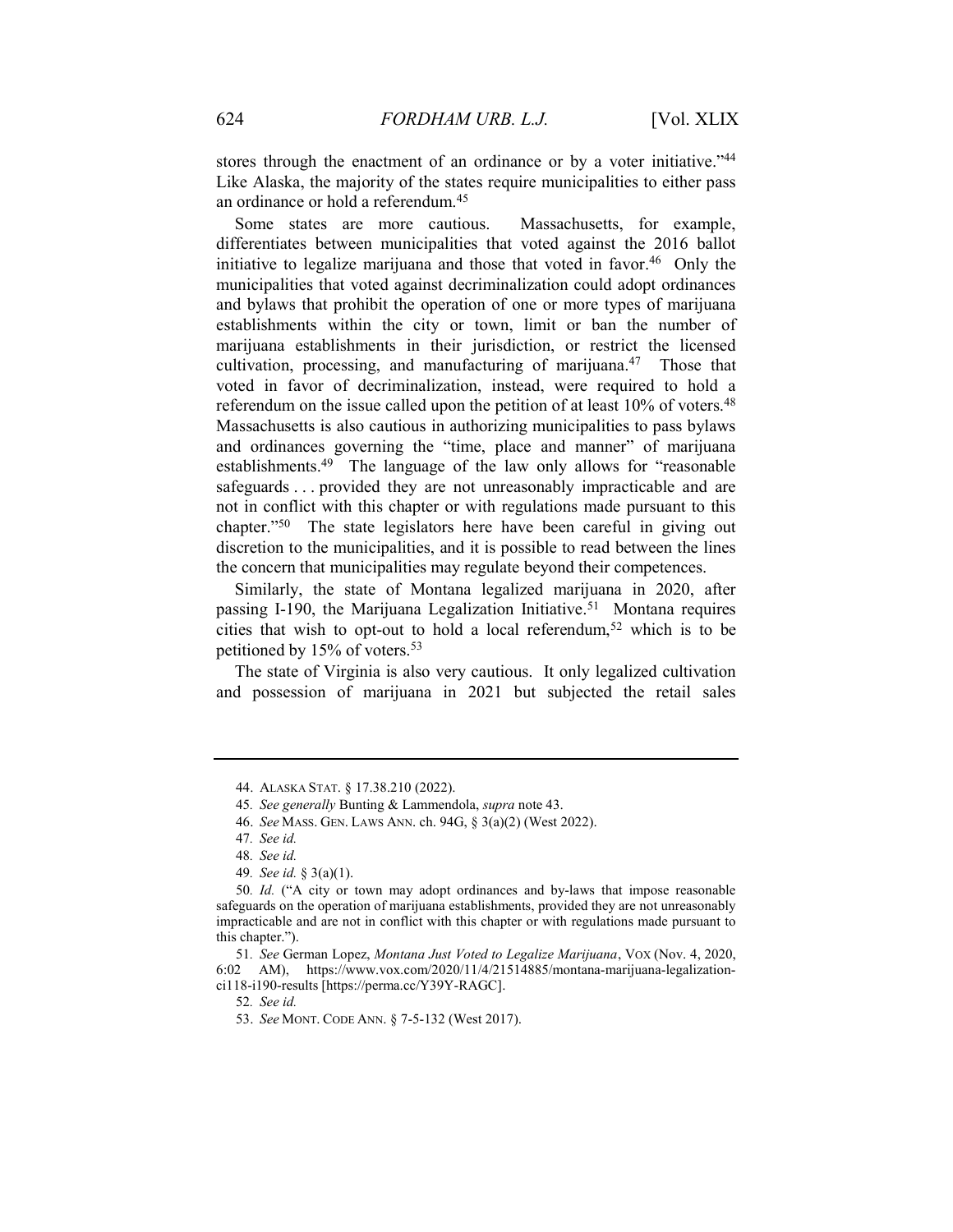provisions to a 're-enactment' of the law in the 2022 legislative session.<sup>54</sup> As the law stands, municipalities can opt-out of the commercialization of marijuana only after holding a referendum that can be petitioned by the governing body of a locality to the circuit court.<sup>55</sup>

This Part started with the premise that 17 out of the 18 states that have legalized recreational marijuana allow municipalities to opt-out. The exception is the state of New Mexico. In this state, local governments can limit the number of dispensaries or adopt time, place, and manner regulations but cannot ban them entirely.<sup>56</sup> A proposed amendment that would have allowed local governments to opt-out of legalization was rejected by both the New Mexico House and Senate before the Cannabis Regulation Act was passed by the Legislature on March 31, 2021, during a special session called for that purpose.<sup>57</sup> The reason for the rejection of the opt-out provision was "to stamp out the black market and avoid a regulatory patch-quilt."<sup>58</sup> The rationale here is that opt-out zones can become breeding grounds for an illicit market.<sup>59</sup> As seen before, the approach of New Mexico is exceptional and should be treated as the exception that proves the rule.

The Essay now proceeds to review and discuss the opt-out provisions in three states: California, New Jersey, and New York. These states have been chosen because they represent a range of approaches to delegation. California is very generous with localities and authorized cities and counties to completely prohibit all types of marijuana businesses. New Jersey represents a middle ground: it allowed municipalities a window of 180 days in 2021 to opt-out of the sale operations municipalities and also

<sup>54</sup>. See 2021 VA. LEGIS. SERV. 550 (West) ("The provisions of §§ 4.1–1101.1 and 4.1– 1105.1 of the Code of Virginia, as created by this act, shall expire on January 1, 2024, if the provisions of the first, third, and fourth enactments of this act are reenacted by the 2022 Session of the General Assembly.").

<sup>55</sup>. See id. § 4.1-629 ("The governing body of a locality may, by resolution, petition the circuit court for the locality for a referendum on the question of whether retail marijuana stores should be prohibited in the locality.").

 <sup>56.</sup> See N.M. STAT. ANN. § 26-2C-12(B) (West 2021) ("A local jurisdiction shall not . . . completely prohibit the operation of a licensee.").

<sup>57.</sup> See Adrian Hedden, Legalize It? Carlsbad Leaders Resistant to Recreational Marijuana in New Mexico, CARLSBAD CURRENT-ARGUS (Apr. 4, 2021, 9:04 AM), https://www.currentargus.com/story/news/local/2021/04/03/new-mexico-marijuanacarlsbad-leaders-resistant-legalization/4835229001/ [https://perma.cc/M8XE-SAHH].

 <sup>58.</sup> Morgan Lee, Cities Can't Opt Out of Legal Pot Under New State Proposal, AP NEWS (Jan. 18, 2020), https://apnews.com/article/health-marijuana-new-mexico-bills-santafe-9d9f4aeee1509a7a64ff42dec450e1b5 [https://perma.cc/3JXD-7HVX].

<sup>59</sup>. See Michael McDevitt, New Mexico Might Legalize Marijuana. Here's What You Need to Know About the Proposal., LAS CRUCES SUN NEWS (Jan. 18, 2020, 5:11 PM), https://www.lcsun-news.com/story/news/2020/01/17/new-mexico-mulling-marijuanalegalization-what-know-proposal/4455250002/ [https://perma.cc/UV4A-GENN].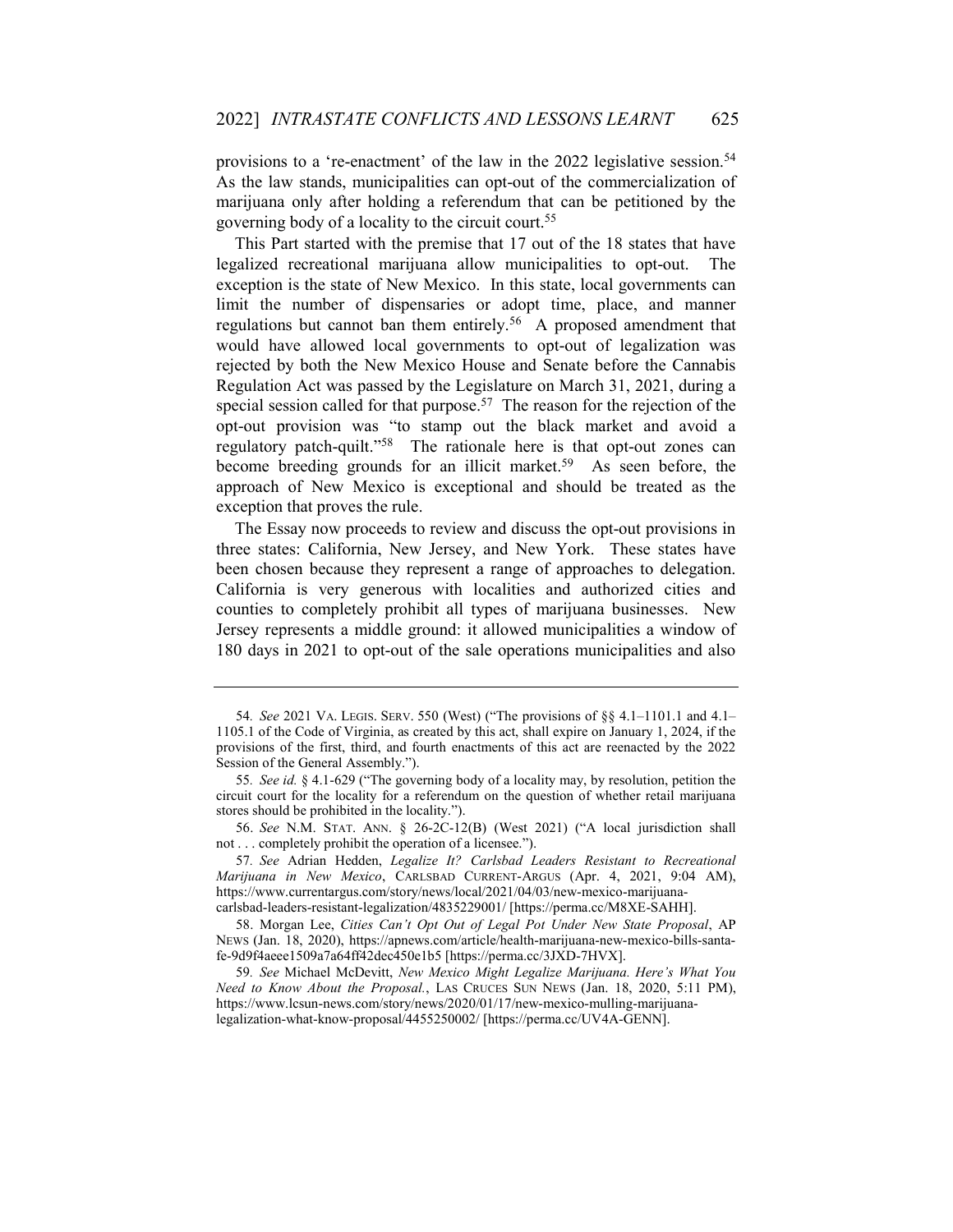allowed municipalities that did not meet the 2021 deadline to opt-out again in five years. New York is more restrictive; it provided for a final deadline in 2021 and did not give the option to opt-out at a future date.<sup>60</sup> Furthermore, to opt-out, localities cannot simply enact a local ordinance but must hold a local referendum on the issue. $61$ 

#### III. RECREATIONAL MARIJUANA 'OPT-OUT' PROVISIONS IN CALIFORNIA

The testing ground for state-municipality compromise related to legalization of commercial cannabis has arguably been California. The Golden State was the first state to legalize the use of marijuana for medical purposes in 1996<sup>62</sup> and for recreational purposes in 2016.<sup>63</sup> According to data from a 2019 study, two-thirds of California municipalities prohibited commercial cannabis activities,<sup>64</sup> and according to Forbes, most cities in the state still do not allow retail adult-use sales as of September 2021.<sup>65</sup> The authority to ban marijuana commercial activities is granted by the California legislation, which authorizes cities and counties "to completely prohibit the establishment or operation of one or more types of [marijuana] businesses . . . within the local jurisdiction."<sup>66</sup> The delegation of complete discretion to localities makes California one of the most liberal states when it comes to decentralization of powers.

The consequence is that California today is a patchwork of regulations with its 58 counties and 482 municipalities having different regulations for the cultivation, manufacturing, and retail of marijuana. $67$  In southern California, for example, the counties of San Bernardino and Kern ban all

 <sup>60.</sup> See N.Y. CANNABIS LAW § 131 (McKinney 2021).

<sup>61</sup>. See id.

 <sup>62.</sup> See CAL. HEALTH & SAFETY CODE § 11362.5(b)(1)(A) (West 1996).

<sup>63</sup>. See Proposition 64: The Adult Use of Marijuana Act, CAL. CTS., https://www.courts.ca.gov/prop64.htm [https://perma.cc/6NAB-GL5D] (last visited Feb. 17, 2022); see also CAL. BUS. & PROF. CODE § 26000 (West 2022).

 <sup>64.</sup> See John Schroyer & Eli McVey, Chart: Most California Municipalities Ban Commercial Cannabis Activity, MJBIZDAILY (Dec. 17, 2021), https://mjbizdaily.com/chartmost-of-california-municipalities-ban-commercial-cannabis-activity/ [https://perma.cc/L5ZK-2NQT].

<sup>65</sup>. See Chris Roberts, 'It's Gonna Be a Bloodbath': Epic Marijuana Oversupply Is Flooding California, Jeopardizing Legalization, FORBES (Aug. 31, 2021, 7:25 PM), https://www.forbes.com/sites/chrisroberts/2021/08/31/its-gonna-be-a-bloodbath-epicmarijuana-oversupply-is-flooding-california-jeopardizing-legalization/?sh=5232f29a7ddb [https://perma.cc/R3MZ-QJX3].

 <sup>66.</sup> CAL. BUS. & PROF. CODE § 26200(a)(1) (West 2022).

<sup>67</sup>. See California Cannabis Laws by County, CANNABUSINESS L., https://canna businesslaw.com/california-cannabis-laws-by-county/?location=San-Diego [https://perma.cc/DDX7-GGML] (last visited Jan. 24, 2022).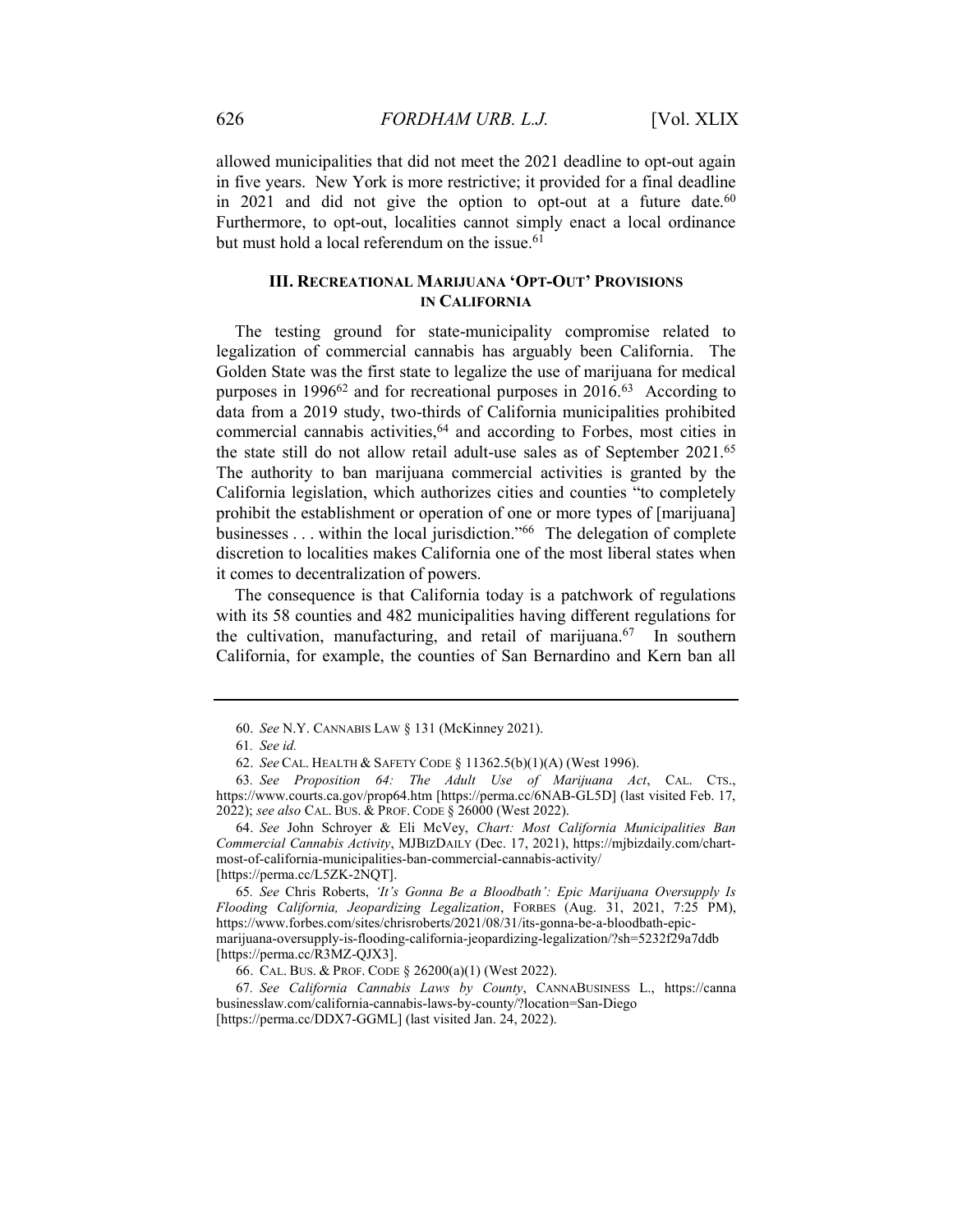commercial marijuana operations, but the nearby counties of Los Angeles and Riverside have allowed them.<sup>68</sup> San Diego is an exception because it only allows cultivation but not manufacturing or retail.<sup>69</sup> Incorporated cities may also have their own local policies for regulating commercial marijuana activities separate from county regulations.<sup>70</sup> In August 2021, the media outlets reported that more cities were embracing decriminalization and that they were issuing a variety of marijuana licenses.<sup>71</sup>

From a purely theoretical point of view, California is an exemplary case study of intrastate federalism and the promotion of localism/local governance.<sup>72</sup> In practice, unfortunately, zoning and the heavy regulatory burdens imposed by localities have not helped with tackling the illegal marijuana industry, which is still the prevalent market in California.<sup>73</sup> The Los Angeles Times has defined California as "the Wild West of illegal marijuana" and argues that the illicit market remains three times as large as the legal market.<sup>74</sup> This is because, according to the same newspaper, high state and local taxes can add 50% or more to the price of the product in legal shops, and there has been little enforcement against illegal marijuana operators.<sup>75</sup>

Author Lori Lang argued that the black market is a consequence of "the amalgamation of local regulations and prohibitions that are inconsistent with state law" and that "the leakage of legally grown marijuana into an illegal market is made substantially easier when a locality introduces strict regulation or prohibition."<sup>76</sup> Local restrictions have, arguably, curtailed the effectiveness of the decriminalization effort in the state and prevented the marijuana market from booming.<sup>77</sup>

72. See Robert A. Mikos, Marijuana Localism, 65 CASE W. RSRV. L. REV. 719, 720 (2015). See generally Stahl, supra note 18.

73. See Editorial, supra note 3.

74. Id.

75. See id.

 76. Lori Lang, Comment, "The Great Pot Experiment": A Budding Industry Wouldn't It Be Better if It Was a Legal Billion-Dollar Industry?, 20 HOUS. BUS. & TAX L.J. 82, 110 (2020).

77. See Alexander Nieves, California's Legal Weed Industry Can't Compete with Illicit Market, POLITICO (Oct. 23, 2021, 7:00 AM), https://www.politico.com/news/ 2021/10/23/california-legal-illicit-weed-market-516868 [https://perma.cc/E52Y-NZGR].

<sup>68</sup>. See id.

<sup>69</sup>. See id.

<sup>70</sup>. See id.

<sup>71</sup>. See, e.g., John Schroyer, California Marijuana Market Keeps Growing as More Cities, Counties Embrace MJ, MJBIZDAILY (Dec. 17, 2021), https://mjbizdaily. com/california-marijuana-market-keeps-growing-as-more-cities-counties-embrace-mj/ [https://perma.cc/Q98C-2NFK].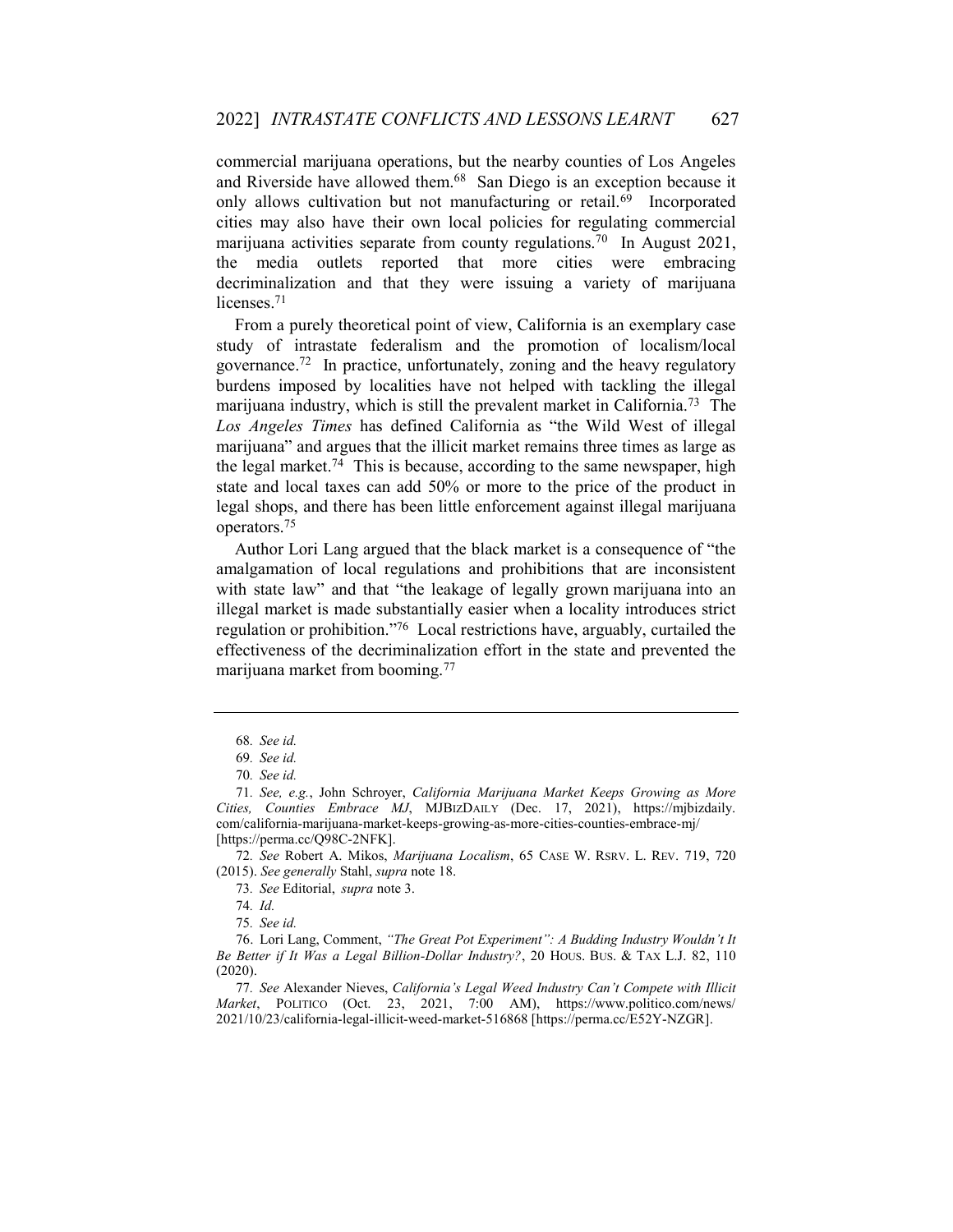Here, the discourse around decriminalization intertwines with broader considerations around the correct balance between delegation and state regulation. California is an interesting case study as it represents one of the most — if not the most — generous state towards local governments. Its approach to state pre-emption of local authority has also been very moderate. The California Supreme Court has corroborated this 'soft' approach in 2013 when it concluded that the Compassionate Use Act and Medical Marijuana Program Act — which, respectively, permit the use of medical marijuana and make lawful the possession or cultivation of marijuana by a patient — did not "expressly or impliedly preempt[ ] the authority of California cities and counties . . . to allow, restrict, limit, or entirely exclude facilities that distribute medical marijuana."<sup>78</sup> In that occasion, the court added a vision for state pre-emption in general and remarkably declared that pre-emption is not "lightly presumed," leaving room for the empowerment of local authorities in other policy areas:

The California Constitution recognizes the authority of cities and counties to make and enforce, within their borders, "all local, police, sanitary, and other ordinances and regulations not in conflict with general laws." This inherent local police power includes broad authority to determine, for purposes of the public health, safety, and welfare, the appropriate uses of land within a local jurisdiction's borders, and preemption by state law is not lightly presumed.<sup>79</sup>

The case study of California shows that an extensive delegation of powers to localities is supported by explicit delegation language both in the legislation and in the jurisprudence and that the path towards localism and intrastate collaboration passes inevitably by a broader favorable attitude of the state towards delegation of police powers.

To further corroborate this point, it should be noted that the California marijuana opt-out provisions go hand to hand with a broader recognition of city powers enshrined in the California Constitution.<sup>80</sup> From this perspective, marijuana is therefore only one of the fields in which California expresses its liberal approach to delegation of powers to localities.

 <sup>78.</sup> City of Riverside v. Inland Empire Patients Health & Wellness Ctr., Inc., 300 P.3d 494, 512 (Cal. 2013).

<sup>79</sup>. Id. at 496 (quoting CAL. CONST. art. XI, § 7).

<sup>80</sup>. See CAL. CONST. art. XI, § 7.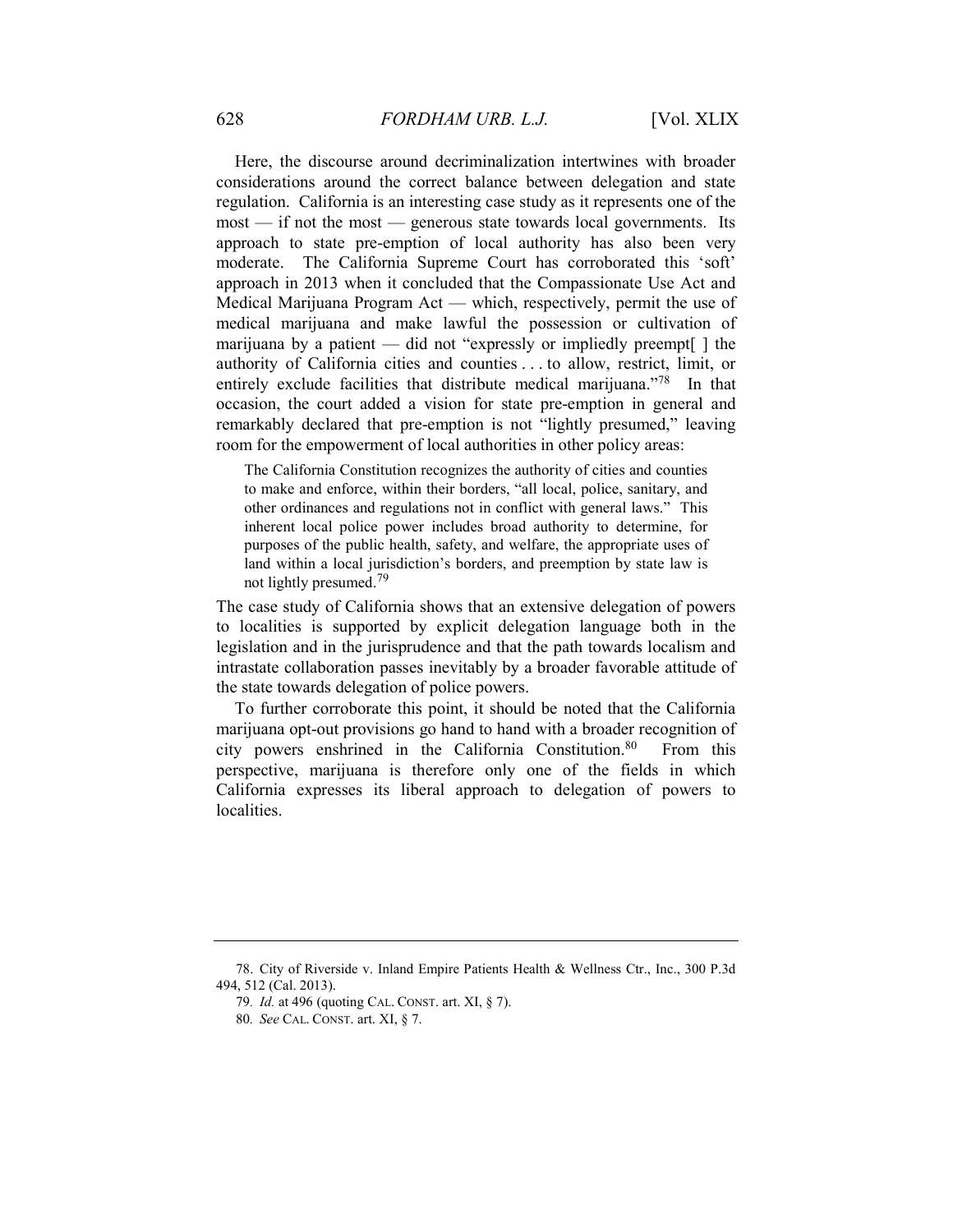#### IV. RECREATIONAL MARIJUANA 'OPT-OUT' PROVISIONS IN NEW JERSEY

New Jersey is a recent example of decriminalization and experimentation in delegation of power to municipalities. The Garden State has used a silent-assent approach for decriminalization of marijuana business and had allowed municipalities a window of 180 days to opt-out within the borders of their jurisdiction.<sup>81</sup> If a municipality did not pass an opt-out ordinance by the deadline, marijuana businesses such as cultivators, manufacturers, wholesalers, or distributors are automatically permitted to operate in the municipality. This Part reviews New Jersey's provisions for delegation to municipalities as elaborated by the state's Cannabis Regulatory Commission (CRC) and argues that they are a good example of collaborative intrastate federalism.

The decriminalization of recreational marijuana followed a 2020 referendum on legalization in which New Jersey voters approved an amendment to the state constitution to legalize the recreational use of marijuana by people age 21 and older, with 67% voting yes and 33% voting no.<sup>82</sup> New Jersey had previously legalized the medical use of marijuana under the Jake Honig Compassionate Use Medical Cannabis Act.<sup>83</sup>

On February 22, 2021, New Jersey Governor Phil Murphy signed three bills that legalized the use of recreational marijuana and established regulations of the marijuana marketplace. $84$  The first bill, titled the Cannabis Regulatory, Enforcement Assistance, and Marketplace Modernization Act, legalizes and regulates marijuana use and possession

3. 2021 N.J. Senate Bill No. 3454.

 <sup>81.</sup> N.J. STAT. ANN. § 24:6I–45.b (West 2022).

<sup>82</sup>. See New Jersey Public Question 1, Marijuana Legalization Amendment (2020), BALLOTPEDIA, https://ballotpedia.org/New Jersey Public Question 1, Mari juana Legalization Amendment (2020) [https://perma.cc<sup>/</sup>W8DF-7SVM] (last visited Feb. 17, 2022).

 <sup>83.</sup> See N.J. STAT. ANN. § 24:6I-1 to -30 (West 2022).

 <sup>84.</sup> The three bills are respectively:

<sup>1.</sup> New Jersey Cannabis Regulatory, Enforcement Assistance, and Marketplace Modernization Act, N.J. STAT. ANN. § 24:6I-31 to -56 (West 2022).

<sup>2. 2020</sup> N.J. Assemb. Bill No. 1897, Pub. L. 2021, c.19.

The bill decriminalized marijuana and hashish possession. It reformed criminal and civil penalties for marijuana and hashish offenses and provided remedies for people already facing certain marijuana charges. See id.

The bill clarified marijuana and cannabis use and possession penalties for individuals younger than 21 years old. The legislation corrects inconsistencies in A21 and A1897 concerning marijuana and cannabis penalties for those underage. See id.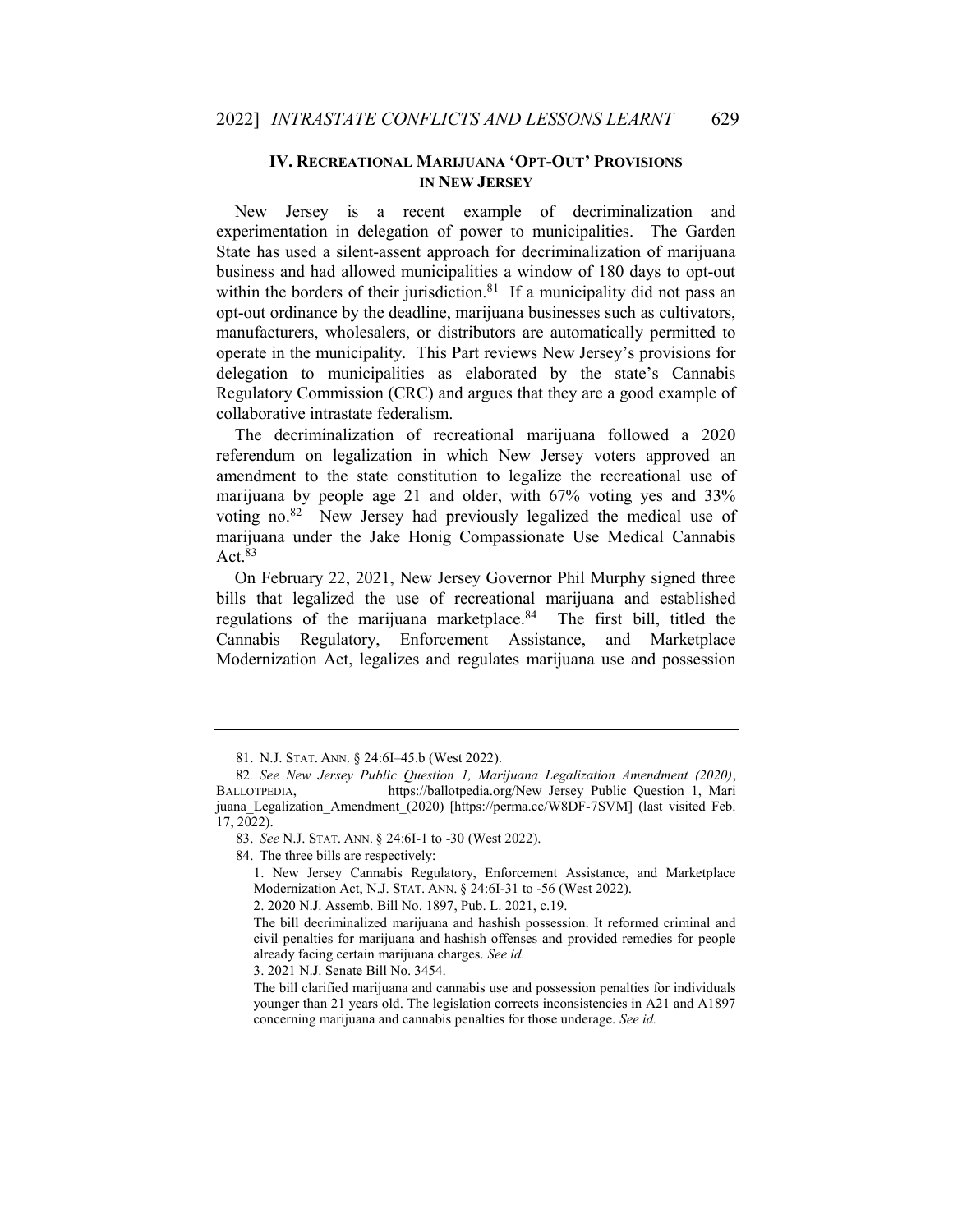for adults 21 years and older.<sup>85</sup> It expands the powers of the CRC $^{86}$  to regulate the purchase, sale, cultivation, manufacturing, packaging, transportation, and delivery of marijuana and to oversee the applications for licensing of marijuana businesses.<sup>87</sup> The CRC was initially created to administer the state's medicinal marijuana program but is now the main governing body responsible for establishing rules and regulations governing the sale and purchase of recreational marijuana and overseeing licensing for all areas of the marijuana industry. The Commission adopted its initial rules on August 19, 2021,<sup>88</sup> and underscored that the rules were based on the CRC's two core values of "equity and safety."<sup>89</sup> The rules further specify that in order to opt-out of marijuana commerce within their borders, municipalities can enact a local ordinance or regulation that prohibits the operation of any one or more classes of marijuana business within the jurisdiction.<sup>90</sup> Such an ordinance may also include the authorization or prohibition of outdoor cultivation.<sup>91</sup>

Municipalities that do not want to prohibit marijuana commerce outright can enact an ordinance or regulation that establishes a numerical limit on the number of marijuana businesses and types of licensed businesses operating within their borders,  $92$  can determine location, manner, and times of operation of marijuana businesses,  $93$  can establish civil penalties for the

 87. 2020 N.J. Assemb. Bill No. 2, Pub. L. 2021, c. 16 (codified at N.J. STAT. ANN. § 24:6I-31 to -56 (West 2022)).

88. See generally N.J. CANNABIS REGUL. COMM'N, 53 NJR 9(2), PERSONAL USE OF CANNABIS RULES (2021), https://www.nj.gov/cannabis/documents/rules/NJAC %201730%20Personal%20Use%20Cannabis.pdf [https://perma.cc/7Q5L-N8LW].

89. See Commission Members, N.J. CANNABIS REGUL. COMM'N, https://www.nj. gov/cannabis/about/members/ [https://perma.cc/PA5M-BVWQ] (last visited Feb. 22, 2022).

 90. See N.J. ADMIN. CODE § 17:30-5.1(b) (2022) ("A municipality may enact and amend an ordinance or regulation to prohibit the operation of any one or more classes of cannabis business within the jurisdiction of the municipality pursuant to N.J.S.A. 24:6I–45(b), and such prohibiting ordinance shall apply throughout the municipality.").

91. See id.

92. See id. § 17:30-5.1(a)(1) ("A municipality may enact an ordinance or regulation . . . [t]hat establishes a numerical limit on the number of cannabis businesses, provided that any such ordinance or regulation shall specify the maximum number of each class of license that is allowed within the municipality and for which the municipality has established a numerical limit.").

93. See id. § 17:30-5.1(a)(2) ("A municipality may enact an ordinance or regulation . . . [t]hat governs the location, manner, and times of operation of cannabis businesses, except for the times of operation of a delivery service, including an ordinance or

 <sup>85.</sup> The New Jersey Cannabis Regulatory, Enforcement Assistance, and Marketplace Modernization Act, 2020 N.J. Assemb. Bill No. 21, Pub. L. 2021, c. 16 (codified at N.J. STAT. ANN. § 24:6I-31 (West 2022)).

 <sup>86.</sup> The Cannabis Regulatory Commission, created by Pub. L.2019, c. 153 had initially been created to oversee the state's medical cannabis program, which is primarily set forth in the Jake Honig Compassionate Use Medical Cannabis Act, Pub. L.2009, c. 307.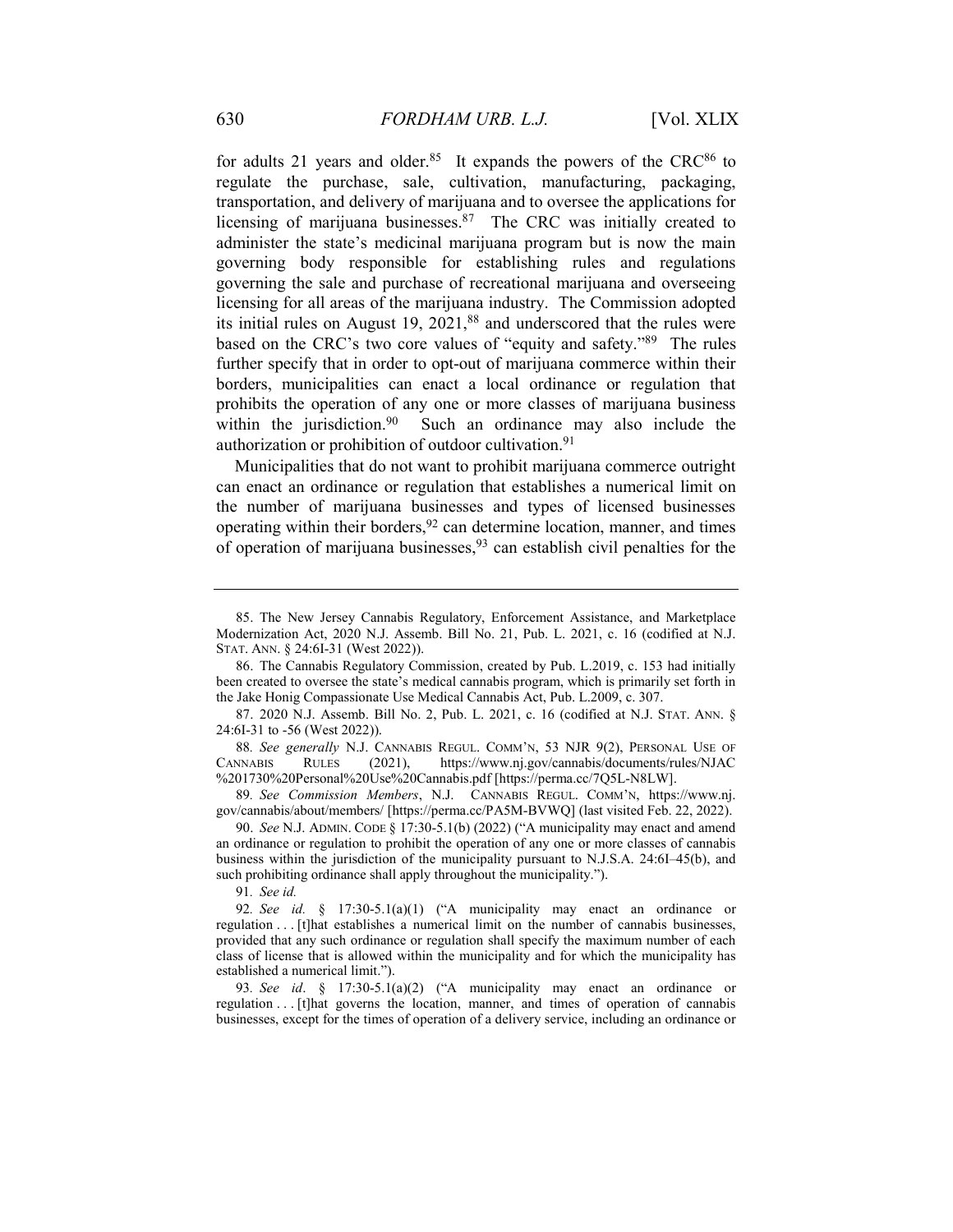violation of such rules,  $94$  can impose a separate local licensing requirement,  $95$  and can enact a 2% transfer tax on any sales between marijuana businesses.<sup>96</sup>

The licensing process, led by the CRC, is also an opportunity for intrastate collaboration. After the receipt of a license application from the Commission, municipalities have the opportunity to submit their preference(s) on which applicants seeking to operate within their town should be issued a license.<sup>97</sup> The involvement of municipalities is even more evident during the licensing process because marijuana businesses can only be licensed by the CRC if they have demonstrated support from the municipality and they operate in compliance with municipality restrictions. Specifically, the business applicant must first seek zoning approval of a proposed location for the business premises of license applicants.<sup>98</sup>

To add to the regulatory freedom of municipalities, it should be noted that even though they have no authority to prohibit their residents from possessing or consuming legal weed, they can prohibit the consumption of marijuana items through smoking, vaping, or aerosolizing in all places where tobacco smoking is prohibited under the N.J. Smoke-Free Air Act.<sup>99</sup> They can also prohibit the consumption of marijuana in any indoor public place such as bars, restaurants, sport venues, etc.<sup>100</sup> On this point, the N.J.

97. See id. § 17:30-5.1(e) ("A municipality may provide input to the Commission as to the municipality's preferences for licensure pursuant to N.J.A.C. 17:30–6.3.").

98. See id. § 17:30-5.1(f) ("A municipality and its governing body entrusted with zoning or the regulation of land use may provide zoning approval of a proposed location of a license applicant's cannabis business premises . . . .").

regulation that requires a cannabis business premises to be a certain distance from the closest church, synagogue, temple, or other place used exclusively for religious worship; or from the closest school, playground, park, or child daycare facility.").

<sup>94</sup>. See id. § 17:30-5.1(a)(3) ("A municipality may enact an ordinance or regulation . . . [t]hat establishes civil penalties for a violation of such ordinance or regulation.").

<sup>95</sup>. See id. § 17:30-5.1(a)(4) ("A municipality may enact an ordinance or regulation . . . [t]hat imposes a separate local licensing requirement.").

<sup>96</sup>. See id. § 17:30-5.1(j) ("A municipality may adopt an ordinance imposing a transfer tax or user tax on the sale of any usable cannabis or cannabis products by a cannabis establishment located within the municipality pursuant to N.J.S.A. 40:48I–1.").

 <sup>99.</sup> See N.J. STAT. ANN. § 26:3D-58 (West 2022) (stating that "[s]moking is prohibited . . . in an indoor public place, [or] workplace," unless otherwise provided for in the statute).

<sup>100</sup>. See id. § 24:6I-31 ("[A] municipality would be empowered to enact an ordinance making it unlawful for any person 21 years of age or older to consume any cannabis item in a public place, other than school property (which would be punishable as a disorderly persons offense), and the ordinance could provide for a civil penalty of up to \$200 per violation."); see also Can a Municipality Prohibit the Consumption of Cannabis on Public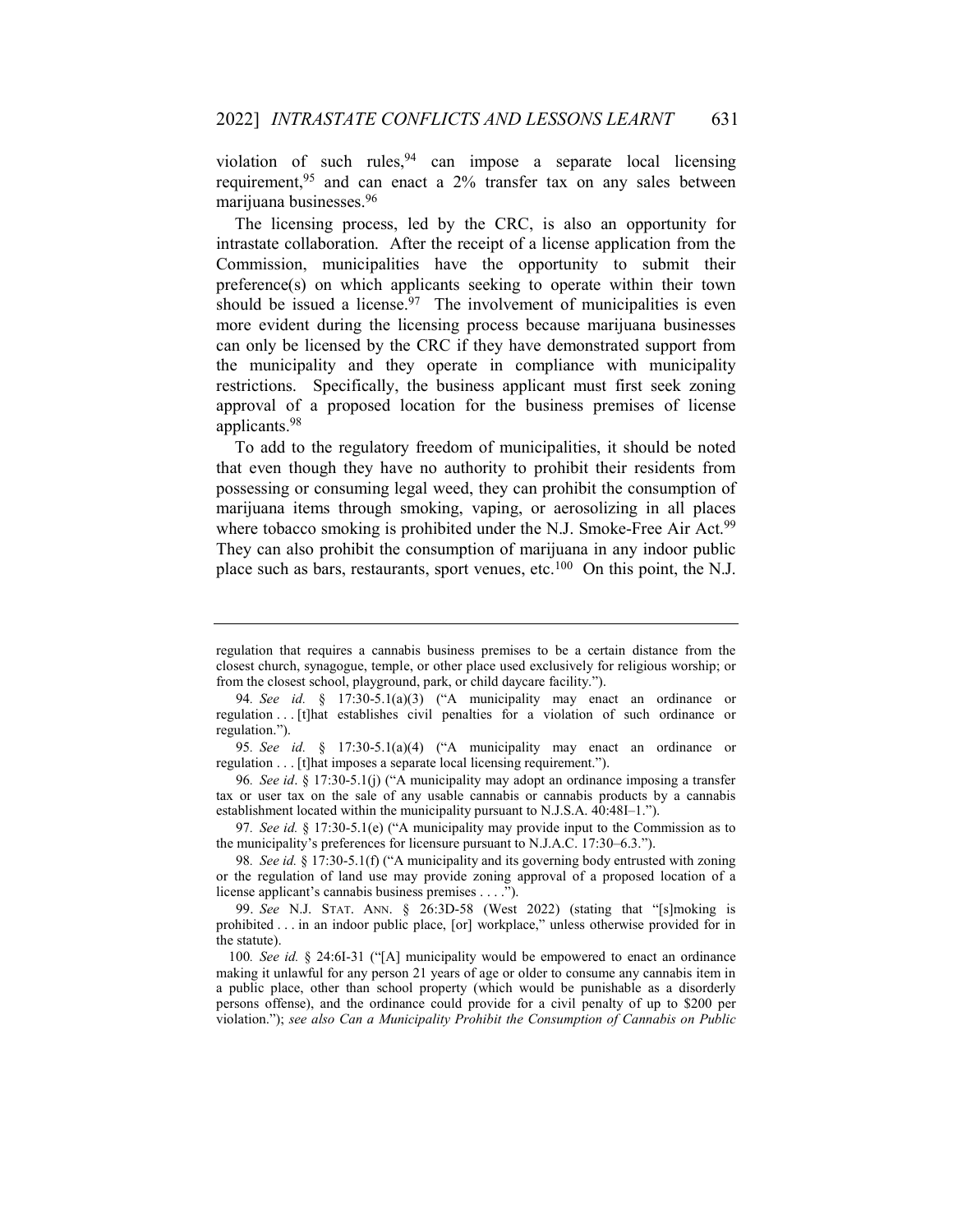State League of Municipalities argues that due to the broad definition of public place as defined by N.J. Statute § 26:3D-57, a municipality in effect has the authority to restrict the consumption by any means, even to a private residence.<sup>101</sup> The only real limit on municipalities' regulatory discretion is that they cannot restrict the transportation or delivery of marijuana items.<sup>102</sup> Dozens of localities had already passed ordinances that outlawed sales or possession of the drug in 2019, before the legislature legalized it.<sup>103</sup> However, the bill clarified that the ban on marijuana could only be valid if enacted after the bill and that previous bans were null.<sup>104</sup>

According to the New Jersey Herald, nearly 71% of towns across New Jersey — around 400 municipalities — have opted out of the recreational marijuana industry and passed ordinances that prohibit marijuana cultivation facilities, manufacturers, wholesalers distributors, delivery companies, and legal weed dispensaries completely as of September 2021.<sup>105</sup> According to the same study, 98 municipalities, mostly in South Jersey and Central Jersey, passed ordinances allowing legal weed dispensaries within their borders.<sup>106</sup> Forty-one municipalities passed ordinances that specifically prohibit dispensaries but allow some combination of the other five classes of New Jersey marijuana licenses, from cultivation centers to delivery companies, and ten municipalities

 102. See N.J. ADMIN. CODE § 17:30-5.1(l) (2021) ("In no case may a municipality restrict the transportation of cannabis items through, or delivery of cannabis items within, the municipality by adopting an ordinance or any other measure. Any such restriction shall be deemed void and unenforceable.").

103. See Alan Greenblatt, supra note 5.

 104. See The New Jersey Cannabis Regulatory, Enforcement Assistance, and Marketplace Modernization Act, 2020 N.J. Assemb. Bill No. 21, Pub. L. 2021, c.16 (codified at N.J. STAT. ANN. § 24:6I-31 (West 2022)) ("Only an ordinance to prohibit operations by one or more license classes enacted pursuant to the specific authority to do so by the bill would be valid and enforceable; any ordinance enacted prior to the bill's effective date addressing the issue of prohibition within the jurisdiction of a municipality would be null and void, and that municipality could only prohibit the operation of one or more classes of cannabis business by enactment of a new ordinance in accordance with the bill's provisions.").

 105. See Mike Davis & Susanne Cervenka, Legal Weed Dispensaries Banned in More than 70% of NJ Towns: Where Will You Buy Marijuana?, N.J. HERALD (Aug. 23, 2021, 9:42 AM), https://www.njherald.com/story/news/local/new-jersey/marijuana/2021/08/23/nj-legal -weed-dispensaries-marijuana-legalization-opt-out-in/8211230002/

[https://perma.cc/EMU3-WV7P].

106. See id.

Property and in Public Places?, N.J. ST. LEAGUE MUNS., https://www.njlm.org /Faq.aspx?QID=286 [https://perma.cc/UND4-MXRF] (last visited Jan. 24, 2022).

 <sup>101.</sup> See N.J. STAT. ANN. § 24:6I-31 (West 2022). New Jersey law explicitly defines public space. See id. § 26:3D-57 ("'Indoor public place' means a structurally enclosed place of business, commerce or other service-related activity, whether publicly or privately owned or operated on a for-profit or nonprofit basis, which is generally accessible to the public  $\dots$ .").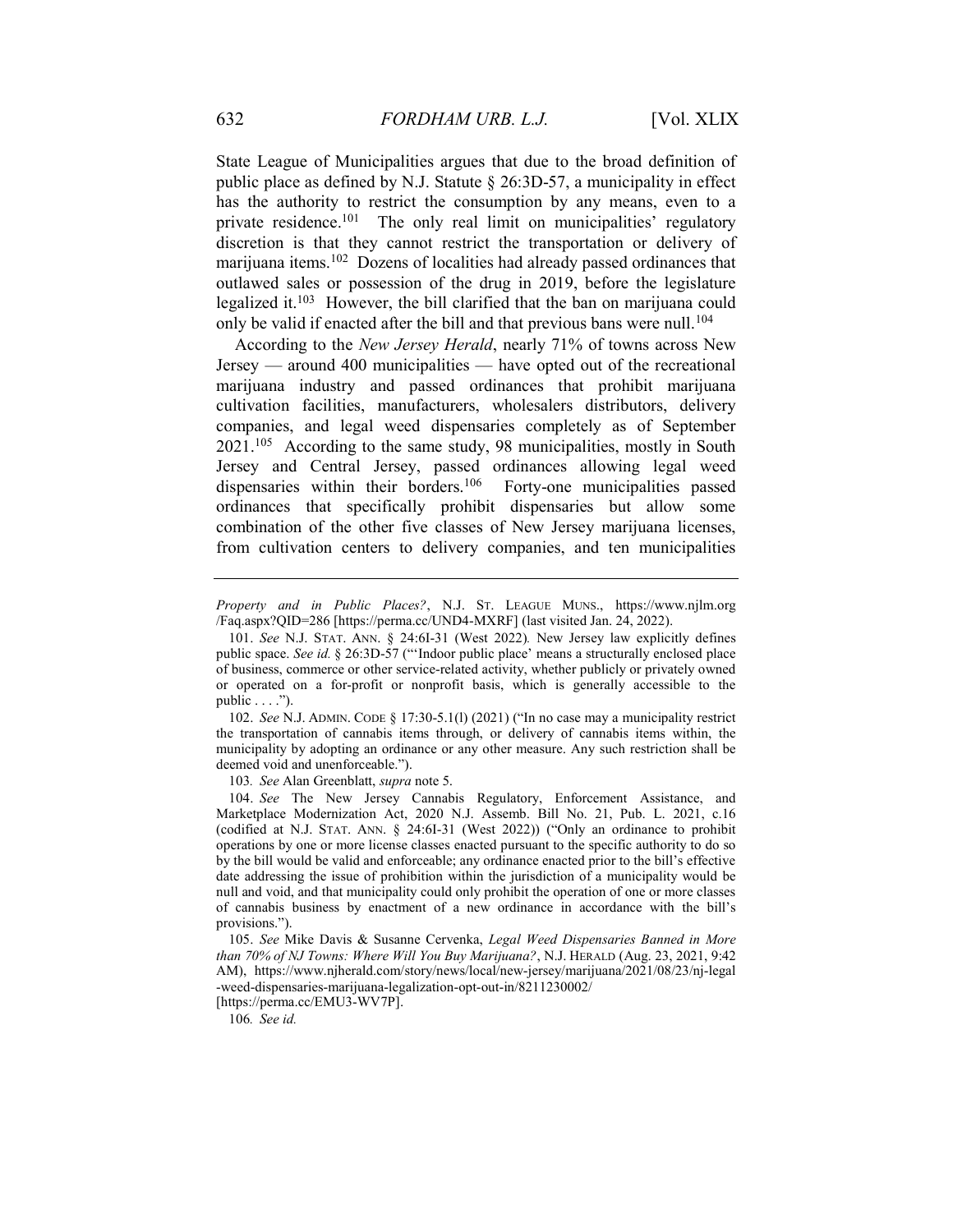opted out of the marijuana industry completely but made an exception for medical marijuana uses.<sup>107</sup>

For instance, according to The Philadelphia Inquirer, Ocean City adopted an ordinance that bans businesses that cultivate, manufacture, test, or sell marijuana, and other shore towns, including Stone Harbor, Sea Isle City, Wildwood Crest, and Cape May, were "well along in the process of passing similar ordinances" as of April 2021.<sup>108</sup>

The New Jersey State League of Municipalities, together with the Institute of Local Government Attorneys, have played an important role in guiding municipalities through the opt-out process. In particular, they organized meetings and published guidance documents and sample opt-out ordinances to assist those municipalities that were uncertain as to the implications of the liberalization of marijuana commerce.<sup>109</sup>

It should be noted, however, that many municipalities adopted opt-out ordinances only to buy time (wait and see approach) and be able to draw up rules for the new industry.<sup>110</sup> The state, in fact, allows municipalities to opt-in at any time but limits the opt-out window to 180 days.<sup>111</sup> According to *The Herald*, localities needed a time-saving option.<sup>112</sup> This is evident, for example, in the case of the city of Paterson, the third most populated city in New Jersey after Newark and Jersey City.<sup>113</sup> In August 2021, the City Council banned all recreational marijuana businesses from Paterson, but the council members stated that this was a temporary decision and that they would eventually want to strike a compromise to allow some types of marijuana businesses to reap the benefits of a regulated and taxed market.<sup>114</sup>

<sup>107</sup>. See id.

 <sup>108.</sup> Amy S. Rosenberg, Legally Buying Weed at the Jersey Shore Will Depend on What Town You're In, PHILA. INQUIRER (Apr. 26, 2021), https://www.inquirer.com/news/newjersey-shore-cannabis-law-opt-out-20210426.html [https://perma.cc/Y2FZ-YP4V].

<sup>109</sup>. See Cannabis Legalization, N.J. ST. LEAGUE MUNS., https://www.njlm.org /969/Cannabis-Legalization [https://perma.cc/3VVP-PCUY] (last visited Jan. 24, 2022).

<sup>110</sup>. See Mike Davis, NJ Legal Weed Was Overwhelmingly Backed by Voters; So Why Are Towns Banning It?, ASBURY PARK PRESS (Apr. 23, 2021, 9:04 PM), https://www.app.com/story/news/local/new-jersey/marijuana/2021/04/19/nj-marijuanalegalization-legal-weed-dispensary-ordinances/7227609002/ [https://perma.cc/LJ24-L293].

 <sup>111.</sup> See N.J. STAT. ANN. § 24:6I-45 (West 2022).

<sup>112</sup>. See Davis & Cervenka, supra note 105.

<sup>113</sup>. See Joe Malinconico, Paterson City Council Votes No on Recreational Cannabis Businesses, NORTHJERSEY.COM (Aug. 8, 2021, 6:21 PM), https://www.north jersey.com/story/news/paterson-press/2021/08/06/new-jersey-marijuana-legalization-

paterson-votes-no-pot-businesses/5514003001/ [https://perma.cc/EHG4-G9JE].

<sup>114</sup>. See id.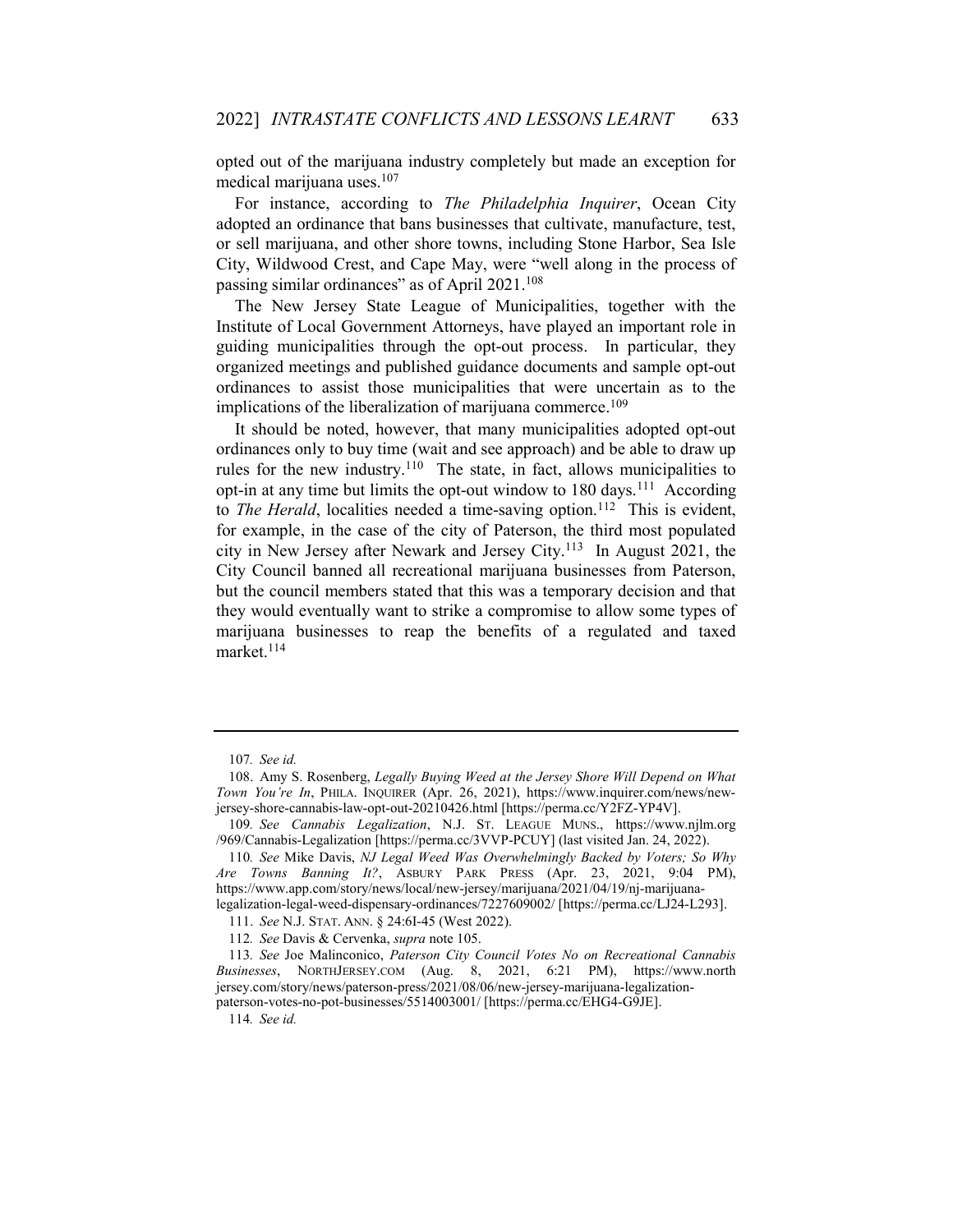The same is true for municipalities such as Cherry Hill, which set a timeline to revisit the opt-out in February 2022;<sup>115</sup> South Orange adopted only a temporary ban;<sup>116</sup> and Toms River, a village of 95,438 people that banned marijuana business in July 2021 but also introduced a companion measure that sets a December 31, 2021, expiration date on the business ban.<sup>117</sup> The expiration date was deemed necessary in order to give Toms River's marijuana committee more time to continue discussions on whether to permit weed-related businesses in the township and, if so, to decide where they should be located.<sup>118</sup> The municipality of Lacey even called a referendum in October 2021 to let citizens decide whether marijuana should be sold and cultivated in the town.<sup>119</sup> Other municipalities such as Lakewood, on the other hand, adopted an outright ban to meet the decision of their voters during the November 2020 referendum.<sup>120</sup>

The consequence of the patchwork of regulations and rules in New Jersey is that the black market continues to thrive. But this is, in the opinion of the Author, not an excuse to stop the regulatory effort. As explained above, the opt-out ordinances are in many cases only temporary measures that municipalities adopt in order to buy time and design detailed regulations of the market.

This is also what happened in other states, such as Colorado, where after an initial refusal to cooperate with the state, municipalities have started to embrace the regulation of commercial marijuana.<sup>121</sup> From this perspective, the outcome of a state's non-pre-emptive and derogatory approach is one of successful intrastate collaboration that often is not achieved when preemptive legislation is in place.

<sup>115</sup>. See Anthony Bellano, Cherry Hill Bans Recreational Pot, Sets Timeline to Reconsider, PATCH (July 29, 2021, 11:57 AM), https://patch.com/new-jersey/cherryhill/ cherry-hill-bans-recreational-pot-sets-timeline-reconsider [https://perma.cc/J9GL-R863].

<sup>116</sup>. See South Orange Passes Temporary Cannabis Opt-Out Ordinance, TAPINTO SOMA (Aug. 21, 2021, 10:00 AM), https://www.tapinto.net/towns/soma/sections/ government/articles/south-orange-passes-temporary-cannabis-opt-out-ordinance [https://perma.cc/DUS2-SKEV].

<sup>117</sup>. See Jean Mikle, Toms River Passes Weed Business Ban, but It Could Expire Dec. 31, ASBURY PARK PRESS (July 15, 2021, 5:01 AM), https://www.app.com/story/ news/local/new-jersey/marijuana/2021/07/15/nj-marijuana-legalization-toms-river-bansweed-shops-but-could-expire-december/7963991002/ [https://perma.cc/7ULU-5TB8].

<sup>118</sup>. See id.

<sup>119</sup>. See Kimberlee Bongard, Lacey Voters to Decide Whether Marijuana Should Be Sold in Town, PATCH (Oct. 18, 2021, 4:57 PM), https://patch.com/new-jersey/lacey/lacey-votersdecide-whether-marijuana-should-be-sold-town [https://perma.cc/NGT4-DF75].

<sup>120</sup>. See Joe Strupp, Lakewood Unanimously Bans Marijuana Sales, Production in Town, ASBURY PARK PRESS (Apr. 23, 2021, 11:59 AM), https://www.app.com/story/ news/local/new-jersey/marijuana/2021/04/23/nj-marijuana-lakewood-bans-both-sales-andproduction/7335547002/ [https://perma.cc/DH7U-9NBY].

<sup>121</sup>. See Davis & Cervenka, supra note 105.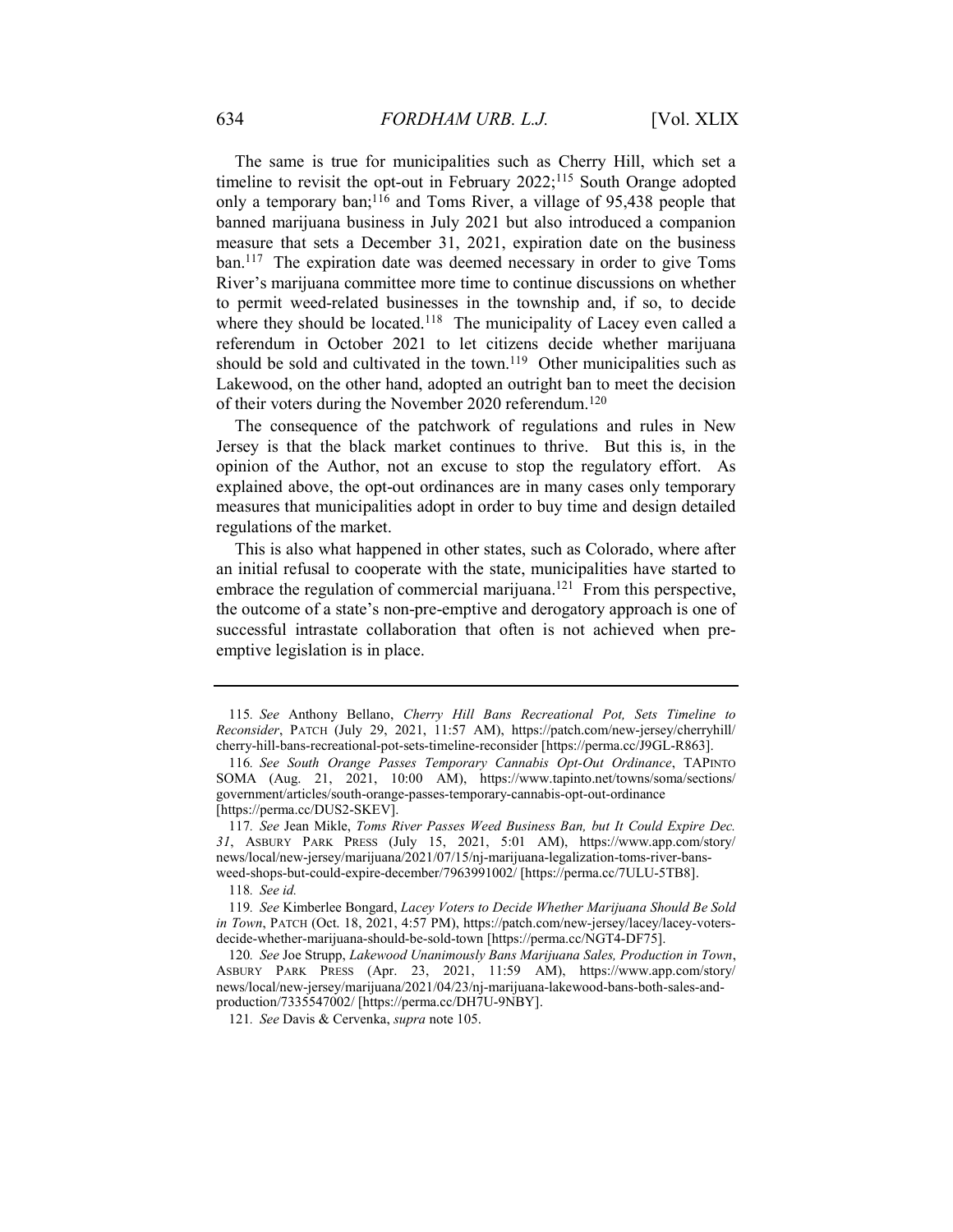The New Jersey case study confirms that the opt-out provisions go hand to hand with an extensive recognition of local government's powers enshrined in the state constitution, the state legislation, and the state constitutional jurisprudence.

Respectively, New Jersey State Constitution Article 4, § VII, clause 11 (the so-called "liberal construction" article of the Constitution) confers implied regulatory powers on municipalities and counties and encourages the courts to interpret laws concerning municipal corporations in favor of local governments:

The provisions of this Constitution and of any law concerning municipal corporations formed for local government, or concerning counties, shall be liberally construed in their favor. The powers of counties and such municipal corporations shall include not only those granted in express terms but also those of necessary or fair implication, or incident to the powers expressly conferred, or essential thereto, and not inconsistent with or prohibited by this Constitution or by law.<sup>122</sup>

The liberal approach to local power enshrined in the constitution is further complemented by state legislation. Remarkably, N.J. Statute § 40:41A-28 defines municipalities as "the broad repository of local police power in terms of the right and power to legislate for the general health, safety and welfare of their residents,"<sup>123</sup> and confers all municipalities "the fullest and most complete powers possible over the internal affairs of such municipalities for local self-government."<sup>124</sup> This recognition of local police power constitutes a strong basis for sustaining local legislative acts.<sup>125</sup> New Jersey courts have implemented this liberal approach by presuming the validity of local enactments,<sup>126</sup> and assuming that local laws are not pre-empted by state law unless they violate the New Jersey Constitution, are *ultra vires*,<sup>127</sup> or are unreasonable.<sup>128</sup>

Like California, the situation in New Jersey highlights a need for explicit delegation language in the state constitution, in state legislation, and in state jurisprudence to support a sustainable delegation of regulatory powers to localities.

 <sup>122.</sup> N.J. CONST. art. IV, § 7, cl. 11.

 <sup>123.</sup> N.J. STAT. ANN. § 40:41A-28 (West 2021).

<sup>124</sup>. Id. § 40:42-4.

<sup>125.</sup> See Michael A. Pane, Choosing a Remedy  $-$  Local Legislative Latitude, in N.J. PRAC., LOCAL GOVERNMENT LAW 35A, § 29:4 (4th ed. 2021).

<sup>126</sup>. See Brown v. City of Newark, 552 A.2d 125, 135 (N.J. 1989).

<sup>127</sup>. See Pane, supra note 125, at § 29:4.

<sup>128</sup>. See Dock Watch Hollow Quarry Pit, Inc. v. Warren Twp., 361 A.2d 12, 19 (N.J. Super. Ct. App. Div. 1976), aff'd, 377 A.2d 1201 (N.J. 1977).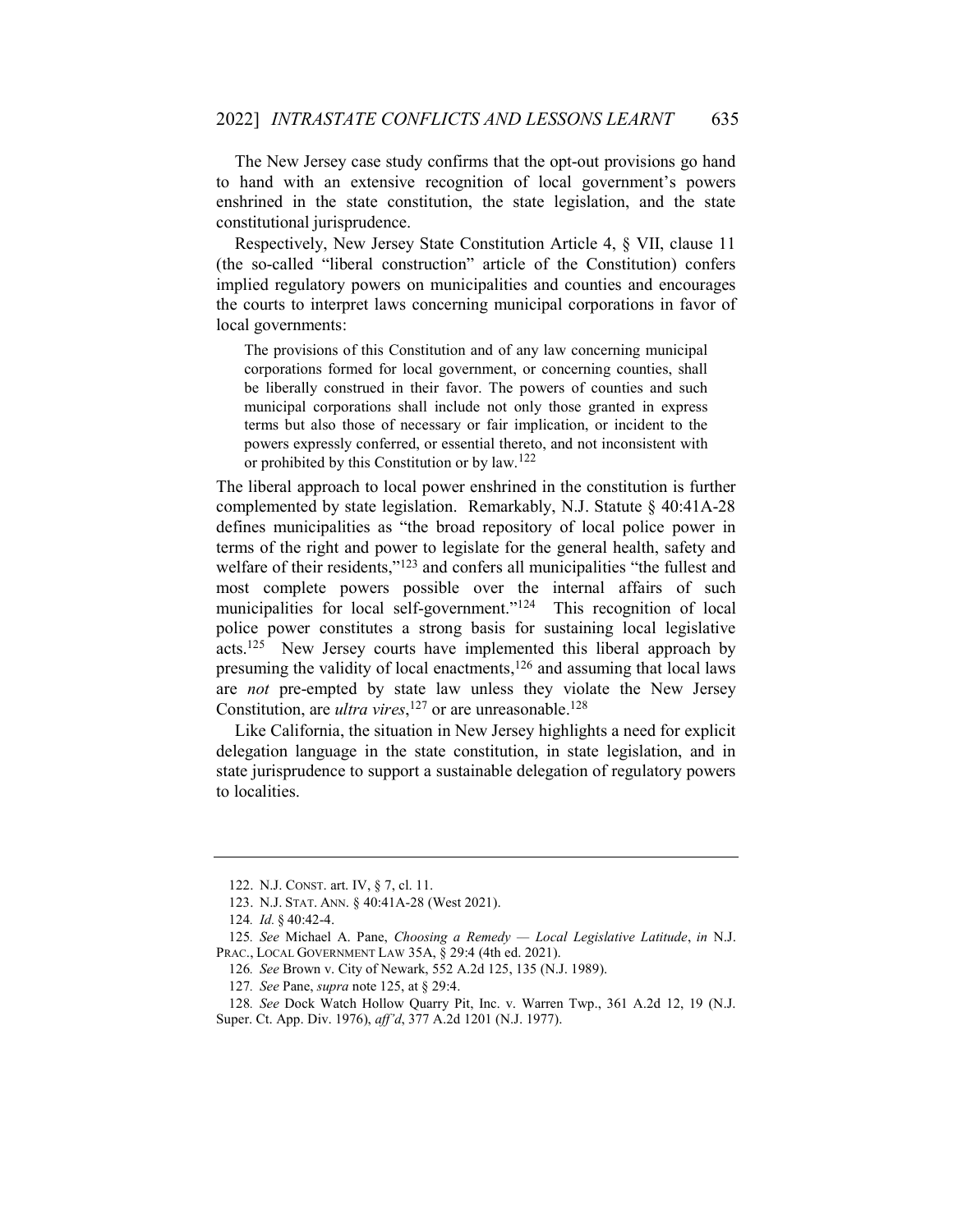#### V. RECREATIONAL MARIJUANA 'OPT-OUT' PROVISIONS IN NEW YORK

New Jersey's legalization of marijuana has pressured New York to get up to speed with their neighbor or — as New York Governor Kathy Hochul stated — see "all the money go to New Jersey" as a consequence.<sup>129</sup> On March 31, 2021, former New York Governor Andrew Cuomo signed the Marihuana Regulation and Taxation Act, legalizing recreational marijuana in New York state.<sup>130</sup> The law allows possession of up to three ounces of marijuana for recreational use or 24 grams of concentrated marijuana, such as oils derived from a marijuana plant.<sup>131</sup>

The intent of the law was to create significant new revenue, reduce the illegal drug market and violent crime, end the racially disparate impact of existing marijuana laws, increase employment, and strengthen New York's agriculture sector, among other goals.<sup>132</sup> New York Governor Kathy Hochul reiterated those intents in September 2021 at the Business Council of New York State's annual meeting, stating marijuana legalization would generate "thousands and thousands of jobs" in the state and that she intended to make regulatory appointments for the industry to get implementation underway.<sup>133</sup>

While the New York and New Jersey laws have many similarities, one of the main differences between the two resides in the provisions for home grow: in October 2021, the New York Cannabis Board issued rules allowing residents to grow up to six marijuana plants at home,  $134$  whereas New Jersey's cannabis law does not contain a home grow provision. The other difference resides in taxation. While in New Jersey, adult-use sales are subject to the state sales tax of 6.625%, and each municipality can impose a maximum local tax of 2% of the receipts from each sale by a marijuana cultivation, manufacturer, wholesaler, and retailer, cannabis products in New York will be subject to a state tax of 9%, plus an additional 4% local tax that would be split between counties and cities, towns, or villages.<sup>135</sup>

 <sup>129.</sup> Kathy Hochul, Bolton Landing Business Council 2021 Annual Meeting 09 24 2021, YOUTUBE (Sept. 24, 2021), https://www.youtube.com/watch?v=mnhPO6ULMjI [https:// perma.cc/7KH8-AB2T] (statement at 20:55).

 <sup>130.</sup> S.B. 854, 244 Leg. Sess. (N.Y. 2021) (enacted).

<sup>131</sup>. See N.Y. PENAL LAW § 222.05 (McKinney 2021).

 <sup>132.</sup> N.Y. CANNABIS LAW § 2 (McKinney 2021).

 <sup>133.</sup> Hochul, supra note 129.

<sup>134</sup>. See Cannabis Control Board Approves Regulations for Cultivation of Medical Cannabis, OFF. CANNABIS MGMT. (Oct. 21, 2021), https://cannabis.ny.gov/news/cannabiscontrol-board-approves-regulations-cultivation-medical-cannabis [https://perma.cc/7SJS-GS 3Y].

 <sup>135.</sup> See Nikolas Komyati, Jessica Gonzalez & Taylor Anderson, Comparing Cannabis Laws of Neighboring States: NY and NJ, LAW.COM (June 8, 2021, 12:06 PM), https://www.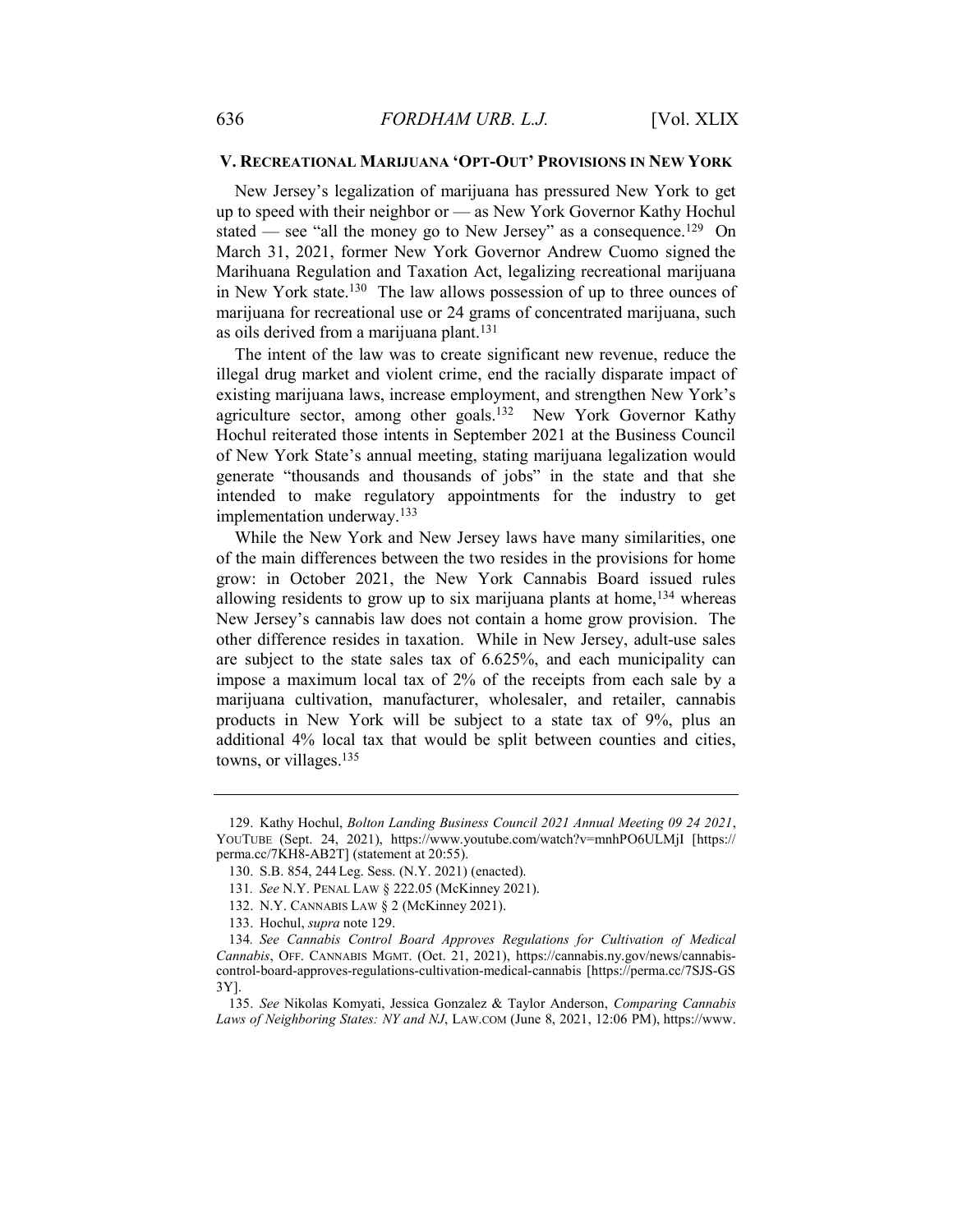Similar to New Jersey's law, New York's marijuana legislation created a new Office of Cannabis Management governed by a Cannabis Control Board to oversee and implement the law (collectively referred to as OCM). The OCM is responsible for issuing licenses, developing regulations, and overseeing the State's existing Medical Marijuana Program and Cannabinoid Hemp Program, previously regulated by the Department of Health.<sup>136</sup>

New York's decriminalization statute is less permissive of local governments compared with New Jersey's. For example, New York permits towns, cities, and villages to opt-out of adult-use marijuana retail dispensaries or on-site consumption licenses from locating within their jurisdictions, but unlike New Jersey's — where municipalities could optout again in five years — New York's provides for a *final* deadline on December 31, 2021, with no option to opt-out at a future date.<sup>137</sup> Furthermore, the local opt-out law is subject to a permissive referendum governed by Section 24 of the Municipal Home Rule Law.<sup>138</sup> This allows 10% of qualified voters within the municipality to petition a referendum on whether or not to approve the local law to be placed on the ballot at the next general election of state or local government officials for the municipality.<sup>139</sup>

Similar to what happens in New Jersey, towns, cities, and villages are permitted to pass local laws and regulations governing the time, place, and manner of adult-use retail dispensaries and on-site consumption licenses.<sup>140</sup> This means that local governments may pass laws and regulations pertaining to local zoning, the location of licensees, hours of operations, and adherence to local building codes.<sup>141</sup>

Municipalities are also involved in the licensing process but to a lesser extent than in New Jersey. In New York, before a business applies for an adult-use retail dispensary or on-site consumption license, it must notify the municipality and seek an opinion for or against the granting of the license.<sup>142</sup> Such opinion then becomes part of the record and is used by the

law.com/thelegalintelligencer/2021/06/08/comparing-cannabis-laws-of-neighboring-statesny-and-nj/ [https://perma.cc/RP6U-PLQ9].

 <sup>136.</sup> See N.Y. CANNABIS LAW § 10 (McKinney 2021).

<sup>137</sup>. See id. § 131.

 <sup>138.</sup> See N.Y. MUN. HOME RULE LAW § 24 (McKinney 2021).

<sup>139</sup>. See id.

 <sup>140.</sup> N.Y. CANNABIS LAW § 131 (McKinney 2021).

<sup>141</sup>. See N.Y. OFF. OF CANNABIS MGMT., WHAT IS IN THE LAW: LOCAL GOVERNMENTS 2 (2021), https://cannabis.ny.gov/system/files/documents/2021/09/cannabis-management-fact-

sheet-9-21-local-government-06.pdf [https://perma.cc/QJY6-QWXN].

 <sup>142.</sup> See NY CANNABIS LAW § 76 (McKinney 2021).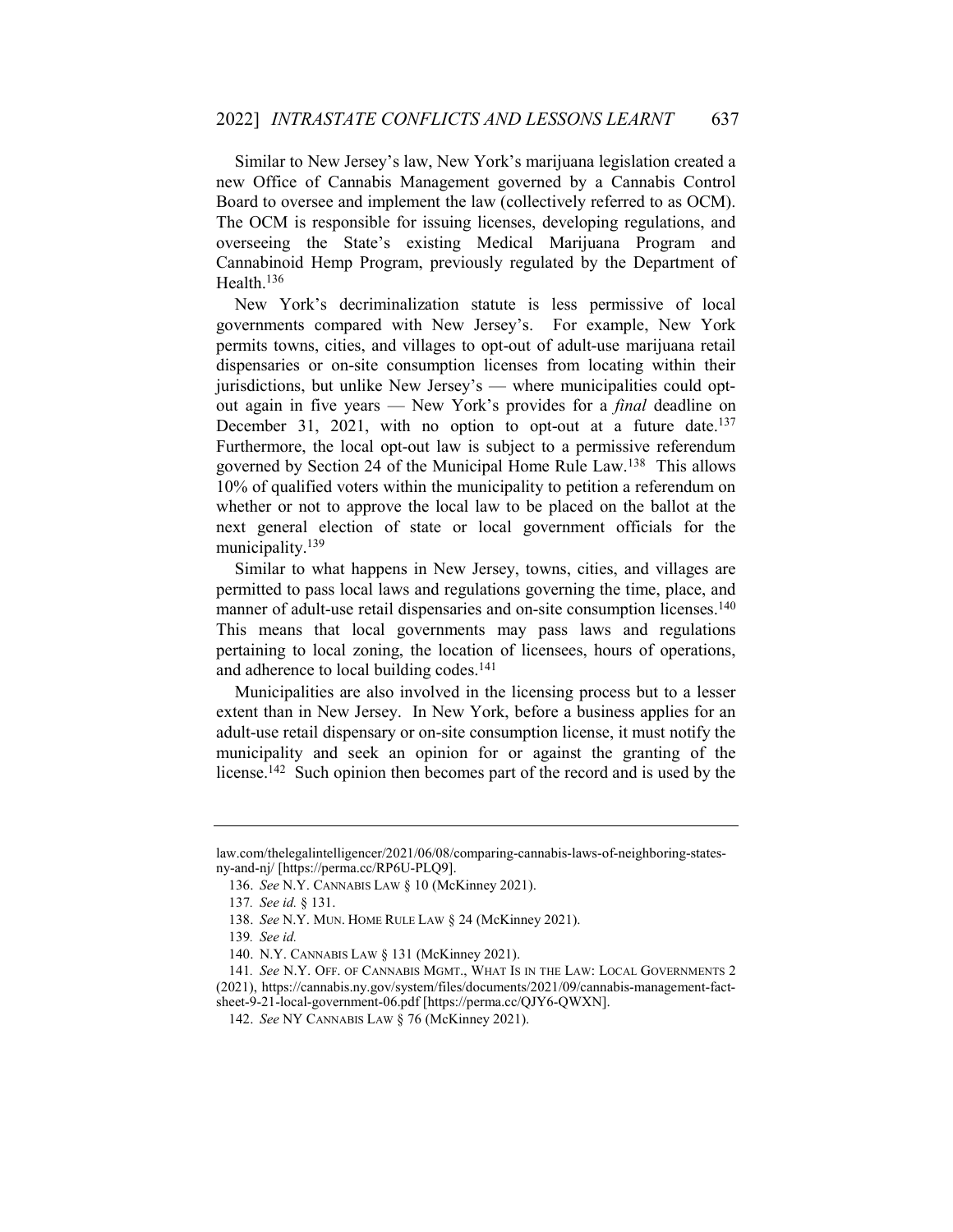OCM to determine whether to grant or deny the application.<sup>143</sup> In New Jersey, as seen above, the authorization of the municipalities does not constitute an opinion but a real pre-condition for the issuance of a license. The different ways in which the two states consider municipalities' approval reveals a very different approach to the sovereignty of municipalities. New York state prefers to make the final decision on the applications for adult-use retail dispensary or on-site consumption license and could, in theory, overcome the negative opinion of a municipality.<sup>144</sup> This approach to decriminalization reveals that the state of New York is less inclined to delegate full decision-making power to municipalities and therefore suggests that New York is a state where delegation to local power is still controversial. This is also somehow evident in the language used by legislators in the decriminalization bill that explicitly mentions 'preemption' of local laws pertaining to the operation or licensure of registered organizations, adult-use marijuana licenses, or cannabinoid hemp licenses.<sup>145</sup> It is clear that the licensing process is centralized and managed by the Office of Cannabis Management, but the state here wanted to point out that it actually "pre-empts" any attempt of municipalities to regulate the field.

The state of New York is evidently less keen on delegating powers to local government than California and New Jersey. Such a moderate approach to delegation is noticeable in the New York Constitution and in the state statutes that govern the distribution of powers within the state. The New York Constitution Article IX, § 2(c) and New York Municipal Home Rule Law  $\S 10(1)(ii)(a)(12)$  confer local governments the power to adopt laws "not inconsistent with the provisions of the constitution"<sup>146</sup> and that relate to, among other things, the "protection, order, conduct, safety, health and well-being of persons or property."<sup>147</sup>

The difference between California, that confers "all local, police, sanitary, and other ordinances and regulations not in conflict with general laws,"<sup>148</sup> and New Jersey, that confers implied powers, $149$  is striking, and it is reflected in the more restrictive opt-out options.

<sup>143</sup>. See id.

<sup>144</sup>. See id.

<sup>145</sup>. See id. § 131 ("[A]ll county, town, city and village governing bodies are hereby preempted from adopting any law, rule, ordinance, regulation or prohibition pertaining to the operation or licensure of registered organizations, adult-use cannabis licenses or cannabinoid hemp licenses.").

<sup>146.</sup> N.Y. CONST. art. IX,  $\S$  2(c)(i); N.Y. MUN. HOME RULE LAW  $\S$  10(1)(i) (McKinney 2021).

<sup>147.</sup> N.Y. CONST. art. IX,  $\S$  2(c)(10); N.Y. MUN. HOME RULE LAW  $\S$  10(1)(ii)(a)(12) (McKinney 2021).

 <sup>148.</sup> CAL. CONST. art. XI, § 7.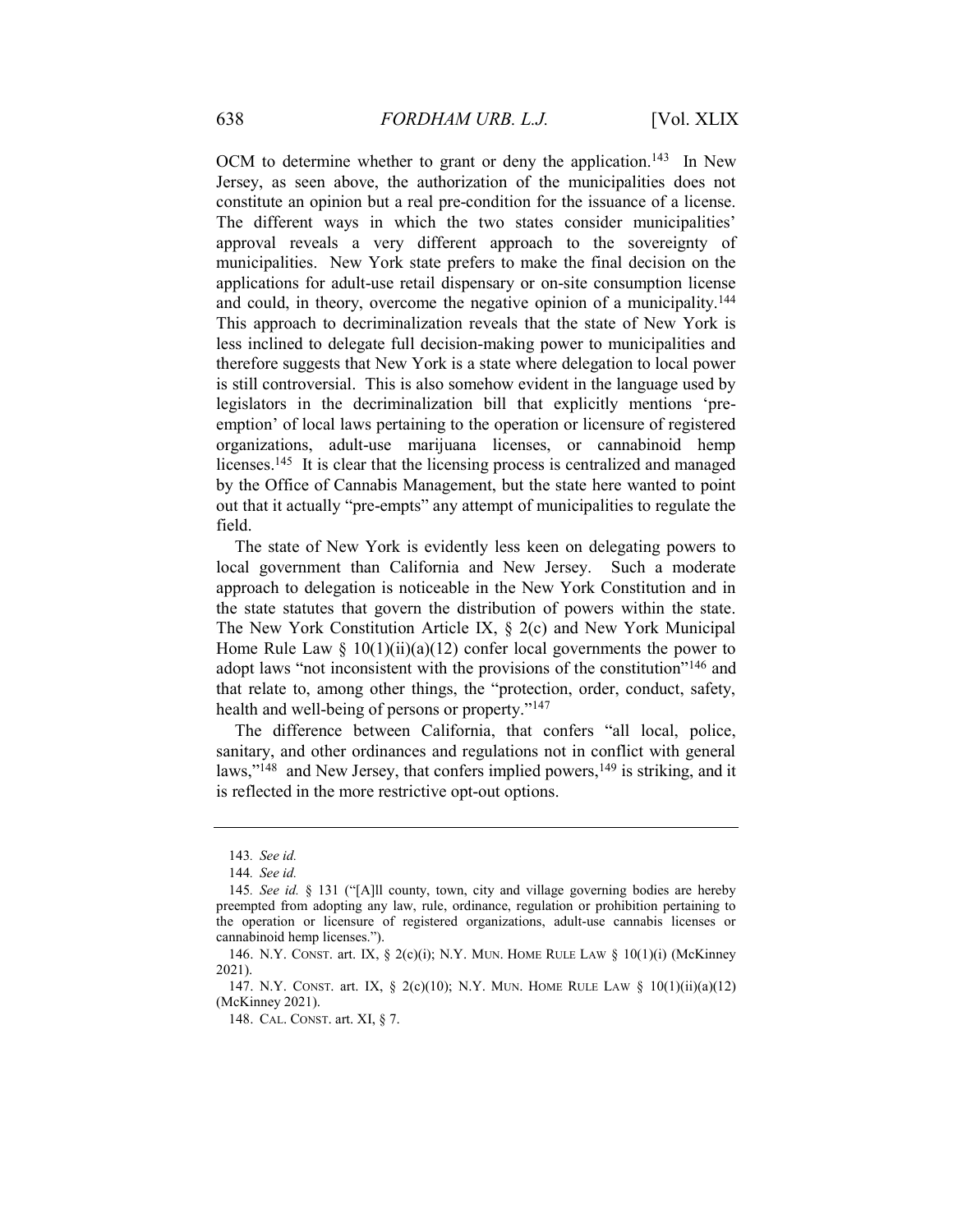In the Author's opinion, New York is an exemplary case of a liberal state that uses conservative techniques in order to be more liberal. In other words, New York is so keen on decriminalizing marijuana and opening the market that the state is only delegating a certain amount of decision-making power to cities, leaving them with little wiggle-room as to the extent to which the decriminalization takes place. At the time of writing, it is still very early to assess the response of the municipalities, but a few have already passed opt-out ordinances to buy time and see how the regulatory framework will unfold.<sup>150</sup> News outlets report that Colonie, a town in the Capital Region,<sup>151</sup> Wellsville village,<sup>152</sup> Mount Kisco, Eastchester, Somers and North Castle in the lower Hudson Valley,<sup>153</sup> Chautauqua along with the towns of Gerry, Busti, Carroll, Clymer, Harmony, Ellery, and the villages of Lakewood and Cassadaga in western New York<sup>154</sup> have already opted out. Like the towns in New Jersey, it should be noted that the opt-out ordinances in these New York towns may be temporary and that the localities may just want to buy time before allowing dispensaries within their borders.

#### **CONCLUSION**

This Essay did not assess the merits of certain marijuana policies or the desirability of delegation of marijuana regulatory powers to local governments. As seen in the California, New Jersey, and New York case studies, the assessment of such policies involves complex economic, political, and legal considerations. The aim of this Essay was, instead, an

 <sup>149.</sup> See N.J. CONST. art. IV, § 7, cl. 11.

 <sup>150.</sup> The Rockefeller Institute has been tracking the opt-in/opt-out decision-making by localities. See Heather Trela, To Opt In or Opt Out — That Is the Question for NYS Municipalities, ROCKEFELLER INST. GOV'T (Oct. 29, 2021), https://rockinst.org/blog/to-optin-or-opt-out-that-is-the-question-for-nys-municipalities/ [https://perma.cc/8VQH-6FXV].

<sup>151</sup>. See Morgan McKay, NY Cities Grappling with Marijuana Opt-out Decisions, NY1 (Sept. 16, 2021, 9:30 PM), https://www.ny1.com/nyc/all-boroughs/politics/2021/09/17/nycities-grappling-with-marijuana-opt-out-decisions [https://perma.cc/LS33-D6B3].

<sup>152</sup>. See Chris Potter, Will Your Town Sell Weed? Why Some NY Municipalities Will Opt Out of Marijuana Law, STAR GAZETTE (Oct. 20, 2021), https://www.star gazette.com/story/news/local/2021/10/20/new-york-weed-marijuana-law-opt-out-southerntier-towns/8450033002/ [https://perma.cc/6FLJ-R688].

<sup>153</sup>. See Mount Kisco Mayor: Village Taking a Wait-and-See Approach to Retail Marijuana, Consumption Lounges, NEWS 12 N.J. (July 7, 2021), https://newjersey. news12.com/mount-vernon-mayor-village-taking-a-wait-and-see-approach-to-retailmarijuana-consumption-lounges [https://perma.cc/63RF-NE24].

<sup>154</sup>. See Gregory Bacon, Chautauqua Town Opts Out of Pot Dispensaries, OBSERVER (Sept. 16, 2021), https://www.observertoday.com/news/page-one/2021/09/chautauqua-townopts-out-of-pot-dispensaries/ [https://perma.cc/S2LP-KS8J].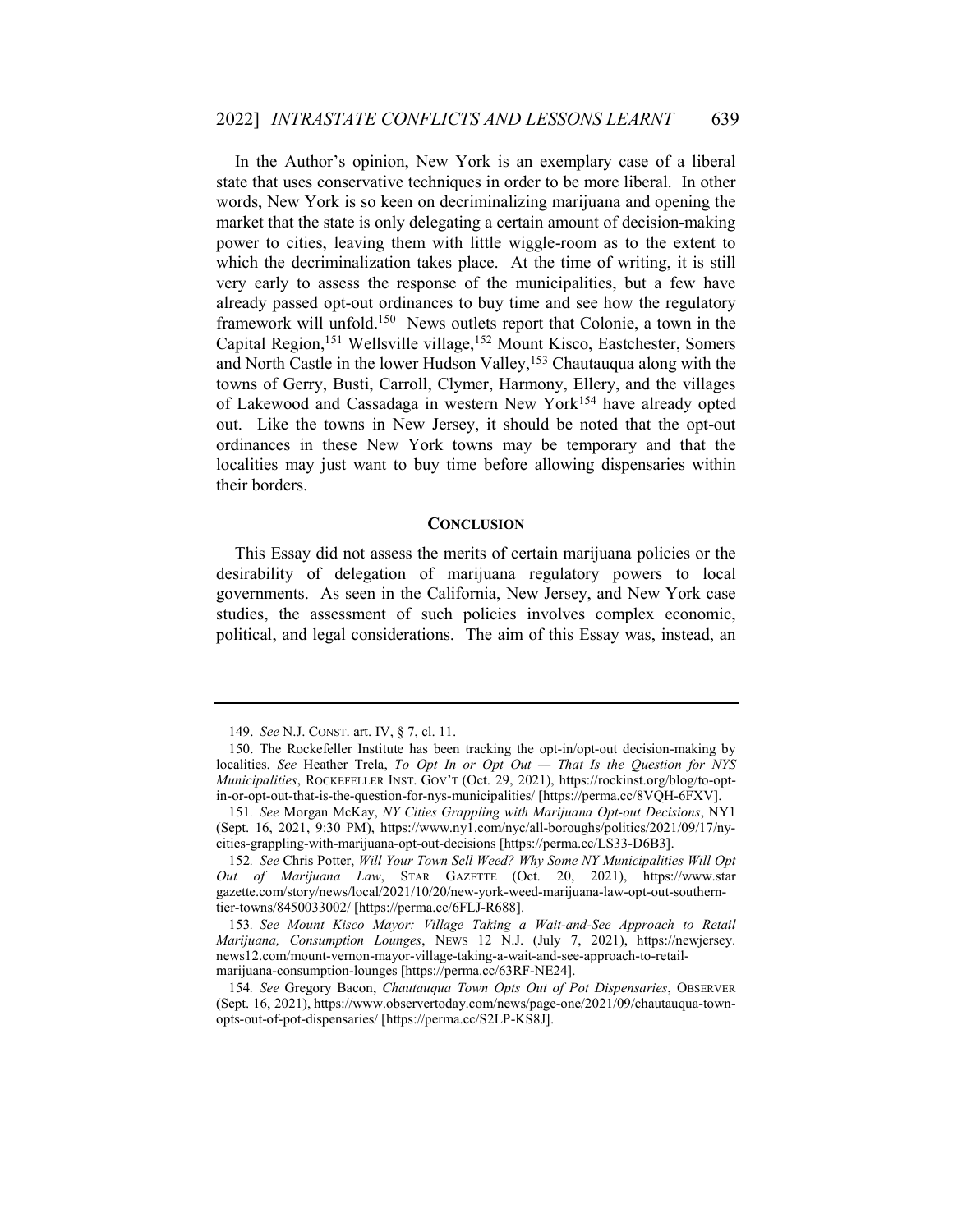analysis of the deployment of opt-out provisions to resolve intrastate political and legal conflict.

The Essay has demonstrated that the peculiar circumstances of marijuana decriminalization have forced states to think "out of the box" and to work out alternatives to traditional pre-emption of local action. It has presented the different ways in which states have delegated regulatory power to municipalities and provided in-depth insights into the regulatory framework of the states of California, New Jersey, and New York.

As the California and New Jersey case studies demonstrated, the broader constitutional framework that governs intrastate relations plays a fundamental role in promoting local government. The delegation of powers to localities is sustainable only if it is coupled with a solid recognition of local power in the state constitution and in the related state constitutional jurisprudence. The case study of New York has confirmed that a more restrictive approach to delegation is due, or possibly influenced by, the limits set out in the state constitution. The 17 states that provided for opt-out provisions arguably did so in recognition of cities' local landuse authority and police powers, but most of these states have not included such recognition of local powers in their constitutions.<sup>155</sup>

This is arguably also the reason why Professor Paul A. Diller suggested that a broader use of constitutional home rule could represent the solution to "the urban disadvantage that exists in many state legislatures."<sup>156</sup> He described the delegation of power to local government as "a modest corrective [that could] shift the cumulative local, state, and national legal framework back toward the views of the national median voter."<sup>157</sup> This Essay has contributed to the work of Professor Diller by providing evidence that such a shift towards local power is workable. The way in which states have approached marijuana decriminalization could represent the beginning of a new era of intrastate relations just as the New Deal represented a shift in our conception of federal-state relations and led to an era of "cooperative federalism."<sup>158</sup>

To conclude, the Author suggests that the recognition of local police powers is potentially applicable to other areas of state policy and invites

<sup>155</sup>. See Di Gioia, supra note 41.

 <sup>156.</sup> Diller, supra note 17, at 1051.

<sup>157</sup>. Id. at 1048.

 <sup>158.</sup> The term "cooperative federalism" appeared for the first time in a court case in 1950 in Alaska Steamship Co. v. Mullaney. 180 F.2d 805, 816 n.14 (9th Cir. 1950). In Mullaney, the Ninth Circuit cited a law review article by Samuel Mermin entitled "Cooperative Federalism" Again: State and Municipal Legislation Penalizing Violation of Existing and Future Federal Requirements, 57 YALE L.J. 1, 18 (1947).